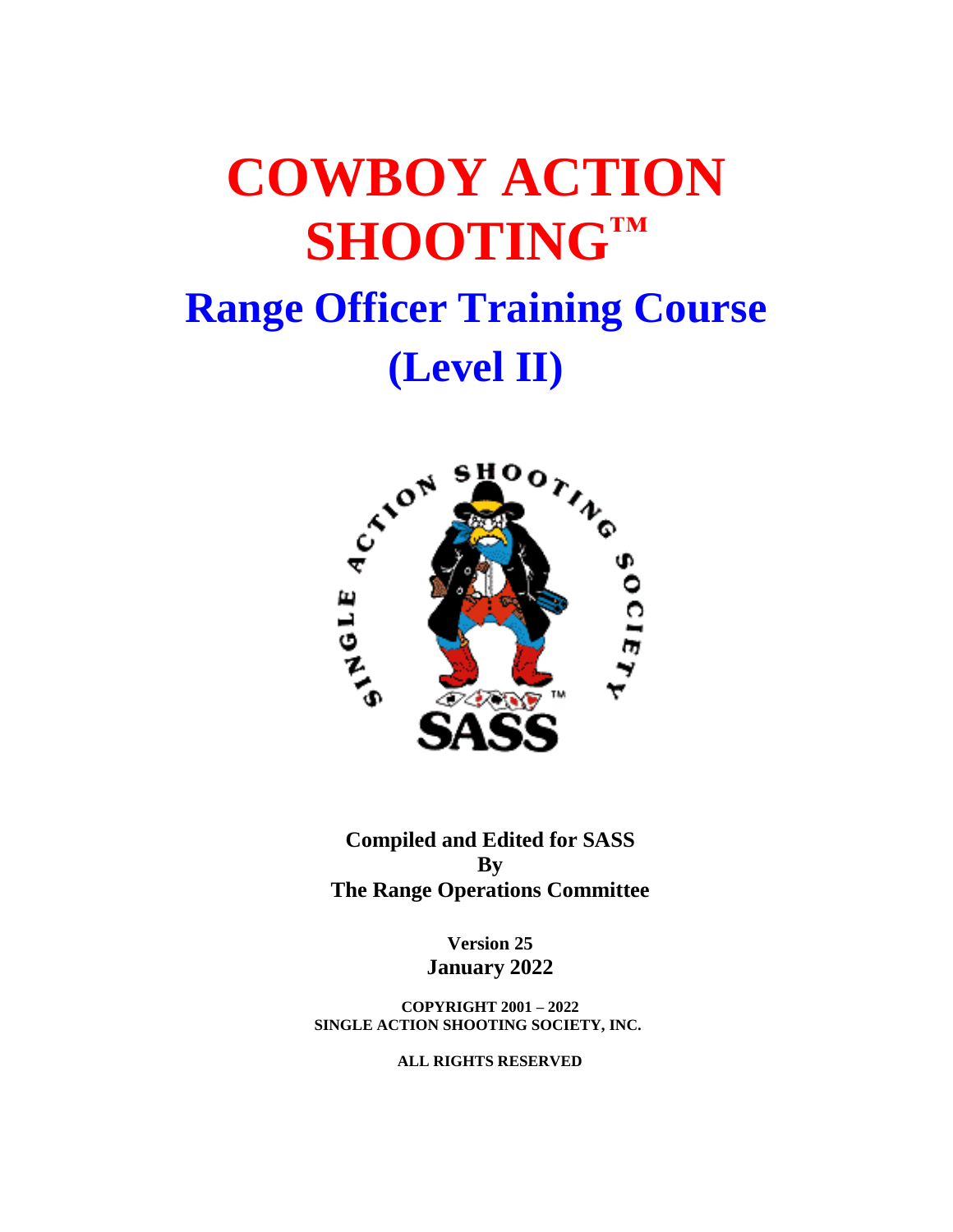# **COWBOY ACTION SHOOTING™ SASS Range Officer Training Course**

#### **Acknowledgments**

The design and production of this course has evolved from the national implementation of the SASS Range Operations Basic Safety Course. This course is the culmination of many dedicated SASS member's collaborative efforts. Shooters at all SASS matches will benefit greatly from the increased safety awareness level stressed in this course. This document may be copied by any SASS designated instructor for use in the SASS Range Officer training program.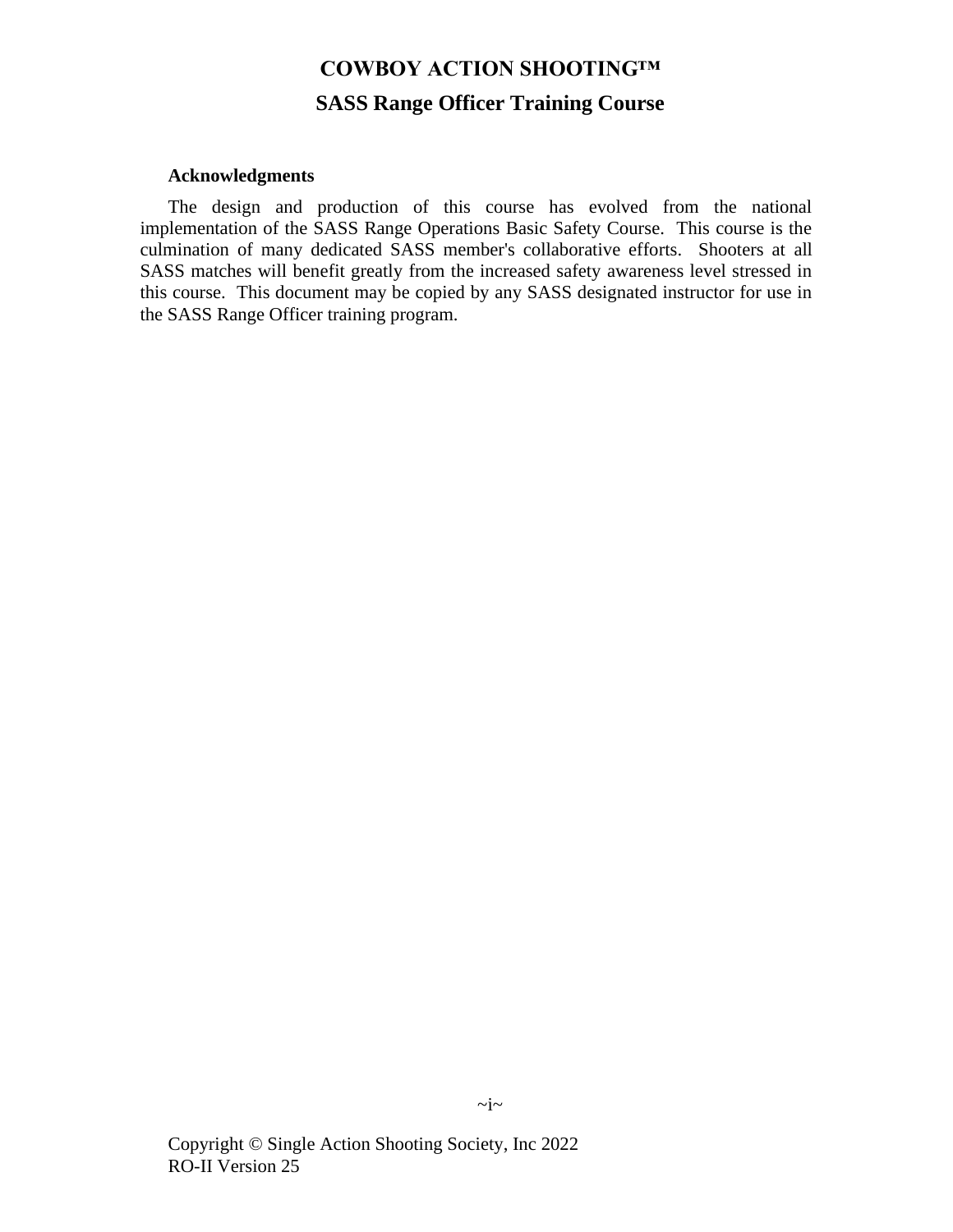# **SASS Range Officer Training Course**

# **Training Course Administration**

# **Registration**

Students interested in taking the SASS Range Officer Training Course require the following:

- Must be a SASS Member.
- Must have completed SASS Range Operations Basic Safety Course (RO I Course).
- Must have competed in Cowboy Action Shooting™ matches for a minimum period of six months.

Students are required to register with the SASS Range Officer Instructor. Early registration is encouraged whenever possible.

# **Training Fees**

The SASS Range Officer Training Course is \$25, Refresher course is \$10, and students must pay on the day of the class. Advance registration payments are not required.

# **Official Certification of Completion**

Upon receipt of registration fees, completed test, and trainer confirmation, SASS will issue an official certification of completion and pin directly to the member.

## **Course Material and Facilities**

Part I of the SASS Range Officer II Training Course requires a classroom setting. The classroom includes seating and writing areas for all students. SASS Range Officer Instructors will supply all course materials. Pencils and other writing tools are recommended.

Part II is the practical field-training portion of the course. This is accomplished at an outdoor shooting range where match conditions can be simulated. The practical fieldtraining portion of the course consists of real-time situations and incidents that can occur in a Cowboy Action Shooting™ Match and will require the use of props, targets, loading and unloading tables, firearms, ammunition, and empty shells. Students may also have the opportunity to act as the Timer Operator and handle a mock shooter at the firing line. Examples of damaged targets, props, firearms with external modifications, appropriate and inappropriate clothing, leather, and other items should be provided to make the appropriate points.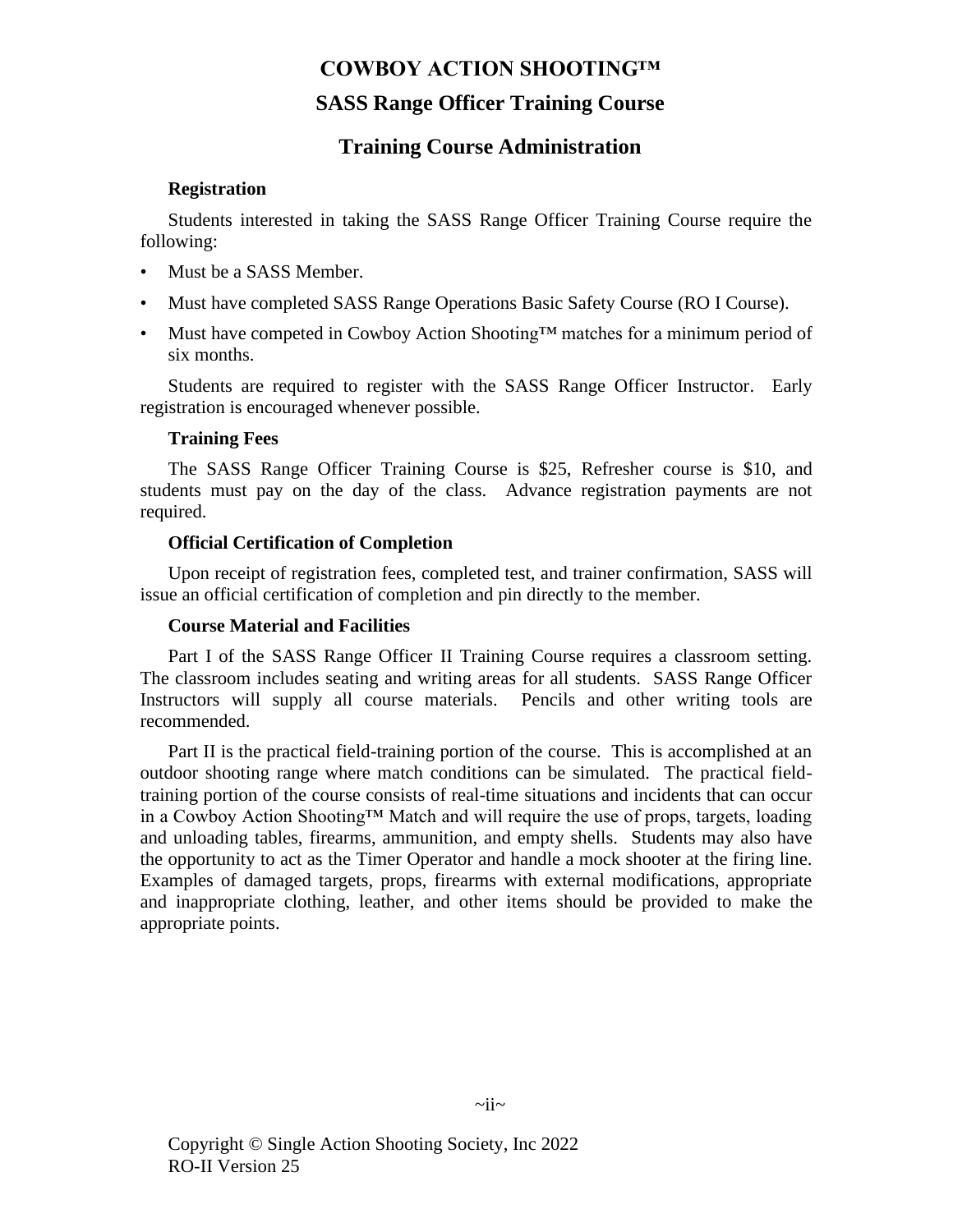**SASS Range Officer Training Course** 

# **TABLE OF CONTENTS**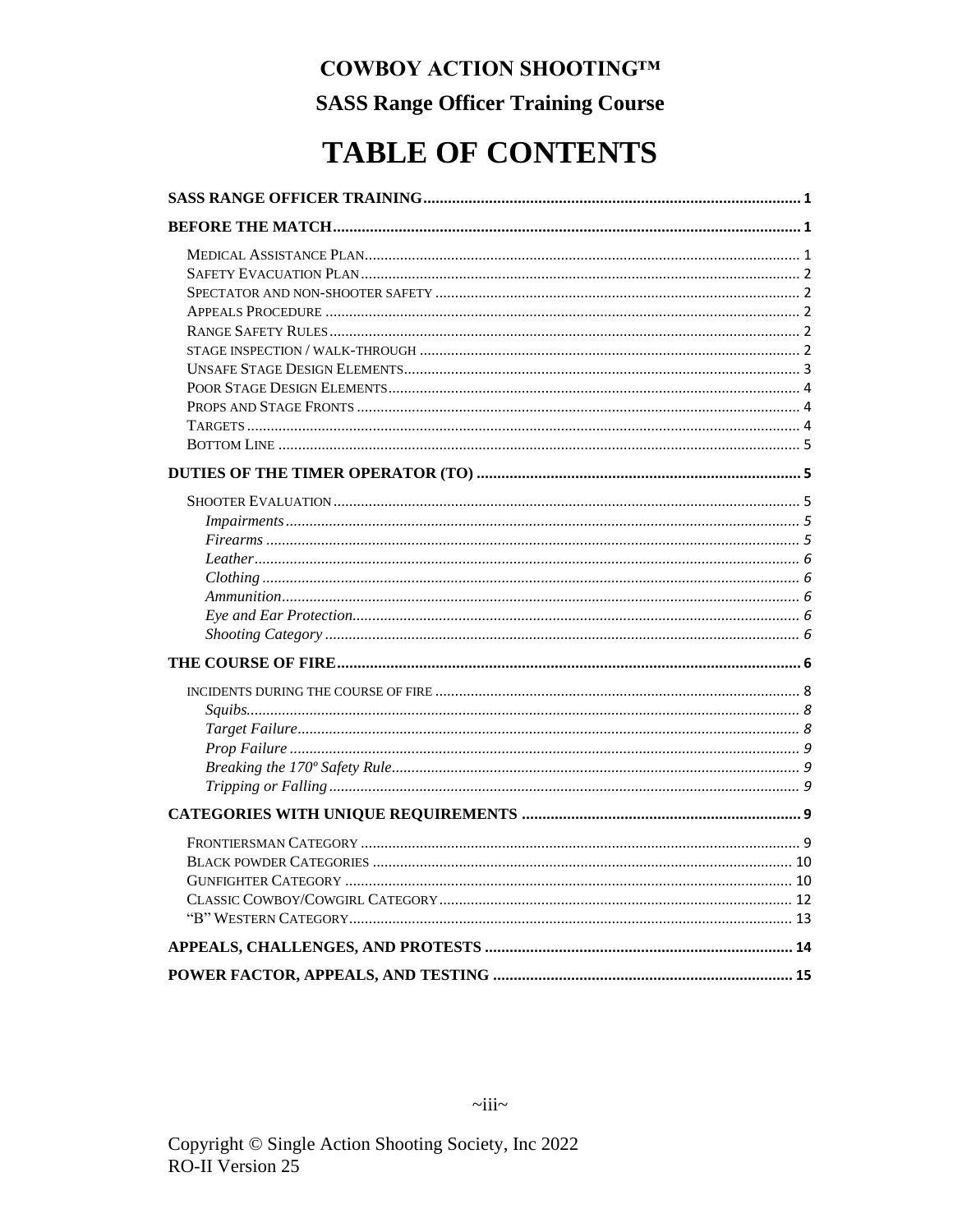# **SASS Range Officer Training Course**

# **SASS Range Officer Training**

<span id="page-4-0"></span>The SASS Range Officer Training Course's objective is to eliminate personal injury during a Cowboy Action Shooting™ match. It is designed to strengthen the integrity of SASS' Cowboy Action Shooting™ safety record. The SASS Range Officer Training Course is a risk management program for SASS Cowboy Action Shooting™ matches. This course material is designed to help clarify and interpret the SASS Shooter's Handbook.

This course requires the student to have a thorough working knowledge of the most current version of the SASS Shooter's Handbook and Range Operations Basic Safety Course and is not intended to be a teaching course of rules and regulations for conducting a match.

The SASS Range Officer Training Course is designed to train SASS Range Officers, with particular emphasis given to the duties of the Timer Operator. References in course material to "Range Officer" are generally meant to refer to those persons in official match positions with official duties (Posse Marshals/Leaders, Stage/Berm Marshals). Upon completion of this course, you will be better equipped to hold such a position at a SASS match. However, as was mentioned in previous course material, we are all "safety officers," responsible for our own basic safety and the safety of those immediately around us. Completing this course gives the shooter, whether in an official match capacity or not, a better working knowledge of the rules and of current safety practices.

Utilizing a classroom environment and written test followed by practical field training in a controlled environment, the student will be trained in the required areas of safety and procedures for "safely assisting" a shooter through the course of fire. The course will expand on the premise of the Range Operations Basic Safety Course.

Upon completion of this course, a SASS Certified Range Officer will be knowledgeable of all aspects necessary to safely assist a shooter through a course of fire, provide necessary guidance and assistance in the event of an accident, and be able to enforce the rules and regulations in accordance with the SASS Shooter's Handbook.

# **Before the Match**

<span id="page-4-1"></span>Prior to each and every match, a briefing shall be conducted by the club's match director, range master or designated club official. Posse Marshals/Leaders and other Range Officers with officiating duties must attend. The briefing should include the following topics:

#### <span id="page-4-2"></span>*MEDICAL ASSISTANCE PLAN*

A plan to assist any injured shooter or spectator must be in place in the event of an emergency. All Range Officers should know the procedure for contacting medical services. These procedures shall also be posted or published to facilitate a timely response. These plans shall include how to obtain emergency medical assistance, the location of first aid equipment, and the name of the assigned Medical Information Officer. All Range Officers shall have the telephone number and know the physical

 $\sim$ 1 $\sim$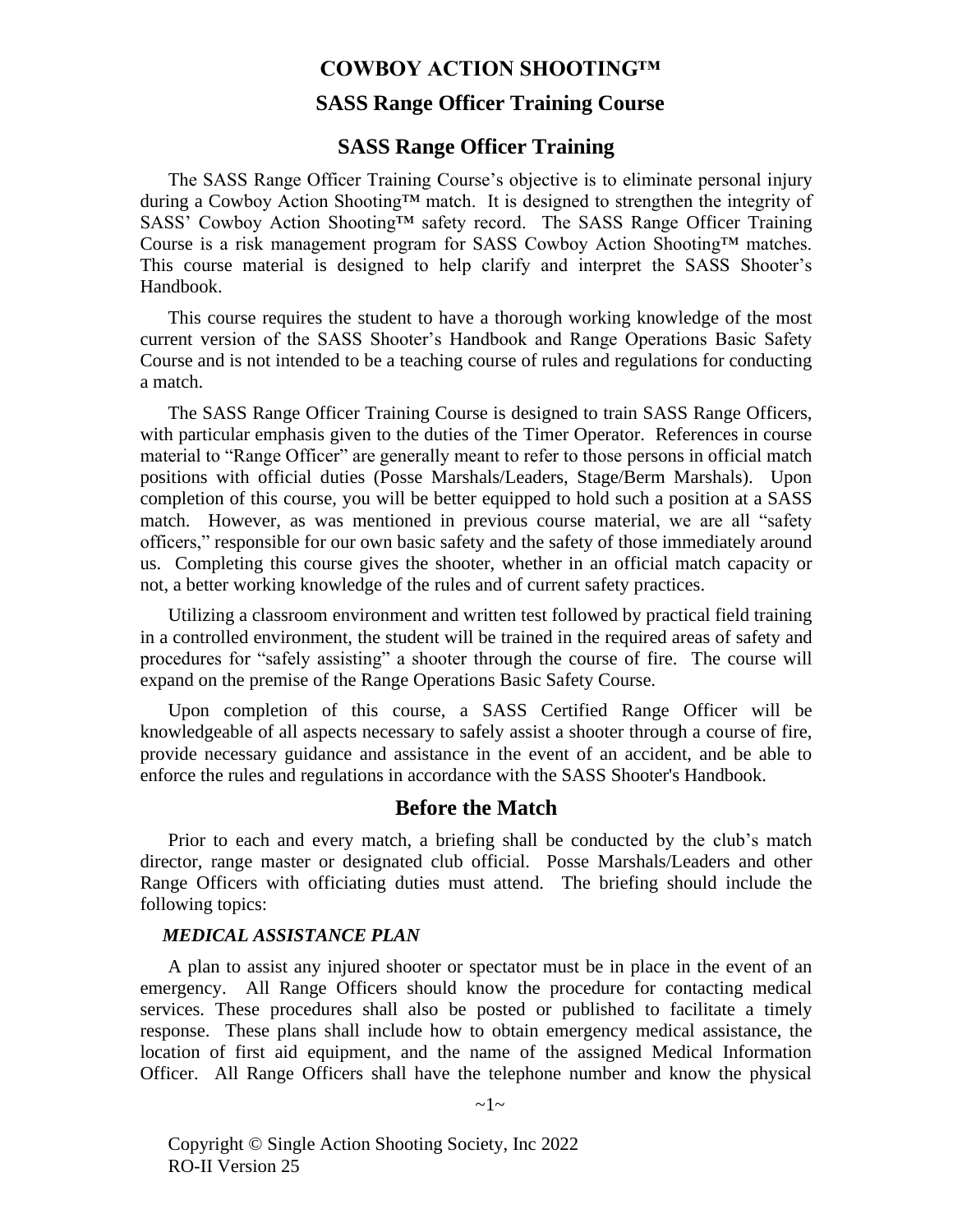# **SASS Range Officer Training Course**

location of the medical facility. In some areas, 911 is not necessarily the most appropriate number to call.

When SASS events are held in remote areas, or during events with large numbers of shooters and/or spectators, it is advisable to have trained emergency responders on site, whenever possible. As a further precaution, it is also recommended that SASS clubs and matches consider gaining access to a portable Automated External Defibrillator (AED) and other emergency medical supplies, if professional medical services are unavailable.

#### <span id="page-5-0"></span>*SAFETY EVACUATION PLAN*

A well thought out plan of evacuation shall be in place in the event of an emergency requiring the timely evacuation of an injured shooter or spectator. The match director or designated club officer (medical information officer) shall be responsible for maintaining and implementing the safety evacuation plan.

#### <span id="page-5-1"></span>*SPECTATOR AND NON-SHOOTER SAFETY*

All Range Officers shall be informed of the plan of action for non-shooting participants' control and safety. These aspects shall include a line of demarcation for non-shooters, areas of required eye and ear protection, and the availability of eye and ear protection on the range (either free or for a very nominal fee).

#### <span id="page-5-2"></span>*APPEALS PROCEDURE*

Each Range Officer shall be briefed regarding the appeals procedure. In the event a call is challenged at the line, the Timer Operator should know the chain of command for directing the shooter to the next higher authority to settle the dispute. It is just as important to observe an appropriate chain of command for a match as in any other organization. Remember, attitudes affect perception, and poor attitudes and shooting sports do not mix well.

#### <span id="page-5-3"></span>*RANGE SAFETY RULES*

Each Range Officer should be informed of all local range safety policies that may differ from the rules printed in the SASS Shooters Handbook and the associated Range Operations/Range Officer course materials that may offer interpretations, examples and clarifications to the rules and regulations. Range Officers are responsible for understanding, implementing, and enforcing all safety procedures, rules and guidelines contained within the most current version of the SASS Shooter's Handbook and the associated Range Operations/Range Officer course materials. Any question(s) pertaining to local or SASS rules shall be clarified at this point.

#### <span id="page-5-4"></span>*STAGE INSPECTION / WALK-THROUGH*

Posse Marshals/Leaders and Berm/Stage Marshals should be briefed on the operation of each course of fire, and on the operation of stage/prop equipment. Each stage description should be read and explained for clarity and consistency.

All stages shall be visually inspected for safety. Any noted potential problem areas shall be discussed, and any safety issues resolved at this time. Also, any "**watch out** 

Copyright © Single Action Shooting Society, Inc 2022 RO-II Version 25

 $\sim$ 2~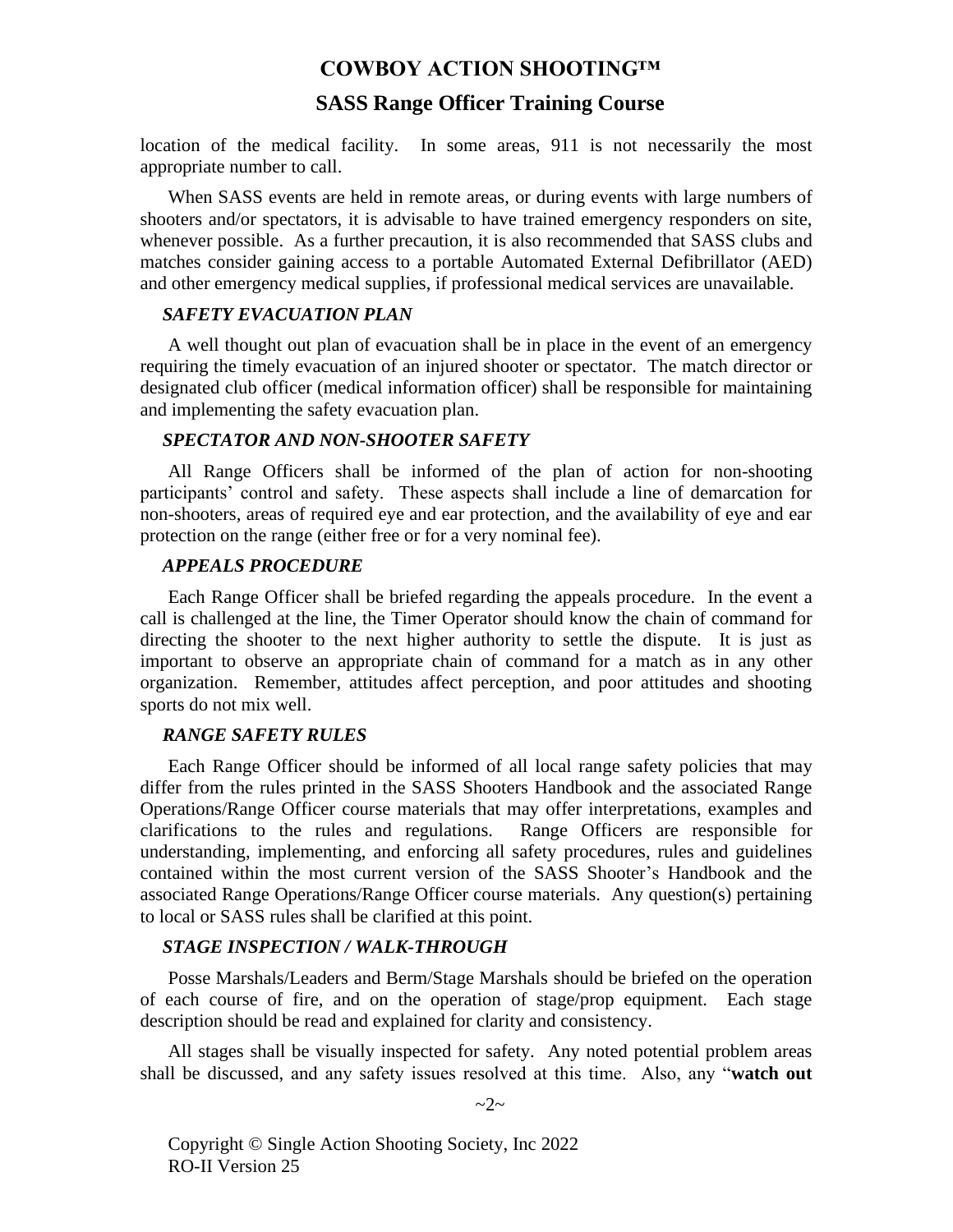# **SASS Range Officer Training Course**

**areas**" should be pointed out so shooters can avoid safety problems. Any changes necessary to make the stages safer shall be completed at this time—prior to any of the participants shooting the stage.

Stage design plays a major part in the safety of a match. Poor stage design can lead to shooter confusion and safety problems, and unsafe stage design can lead to injuries. SASS Range Officers must understand stage design so safety issues are avoided prior to the start of the match. Range Officers are always encouraged to voice any safety concerns they might have.

#### <span id="page-6-0"></span>*UNSAFE STAGE DESIGN ELEMENTS*

SASS Range Officers must always be on the lookout for unsafe stage designs. Elements that make a stage unsafe to shoot include, but are not limited to:

Moving up range (back toward the posse members) to an anticipated or next shooting position, especially while carrying loaded firearms

Negotiating complicated or arduous stage fronts and doorway thresholds that create trip hazards, resulting in possible loss of muzzle control

Engaging targets downrange while firearms are staged for use in the line of fire between the target and the shooter

Moving parallel to the line can also present safety issues when prop/stage front design creates trip hazards along the way. Poorly placed gun blocks or fences that are intended for staging a long gun after use will increase the chances of knocking the firearm over while moving along the stage.

Moving up range with or without long guns is never a good idea, with the prime concern being muzzle control while moving up range. It is very difficult, if not impossible, to prevent an unsafe muzzle direction while carrying a long gun and moving toward the posse! Moving up range to a position from which a shooter must then turn down range and draw their revolvers could result in a serious safety situation if the shooter were to draw prematurely, before they made the turn down range (this can be prevented by occupying BOTH of the shooters hands with a prop). It is simply better not to put a shooter in this precarious position.

Shooters should never be allowed to stand directly over a vertically staged firearm. Start positions and shooting positions should allow firearms to be staged and re-staged after use so as not to induce a shooter to be in the path of their own muzzle!

Safety concerns can also arise from requiring the shooter to engage the stage from prone or other unaccustomed shootings positions, or from awkward stances.

Range Officers should always be vigilant for any objects or hazards along the shooter's path of movement, such as gun blocks, doorway thresholds and stage front bracing. Pathways used by shooters during the stage should always be kept clear and free of any trip or entanglement hazard, including hulls and brass. These issues should always be brought to the attention of match officials.

 $\sim$ 3 $\sim$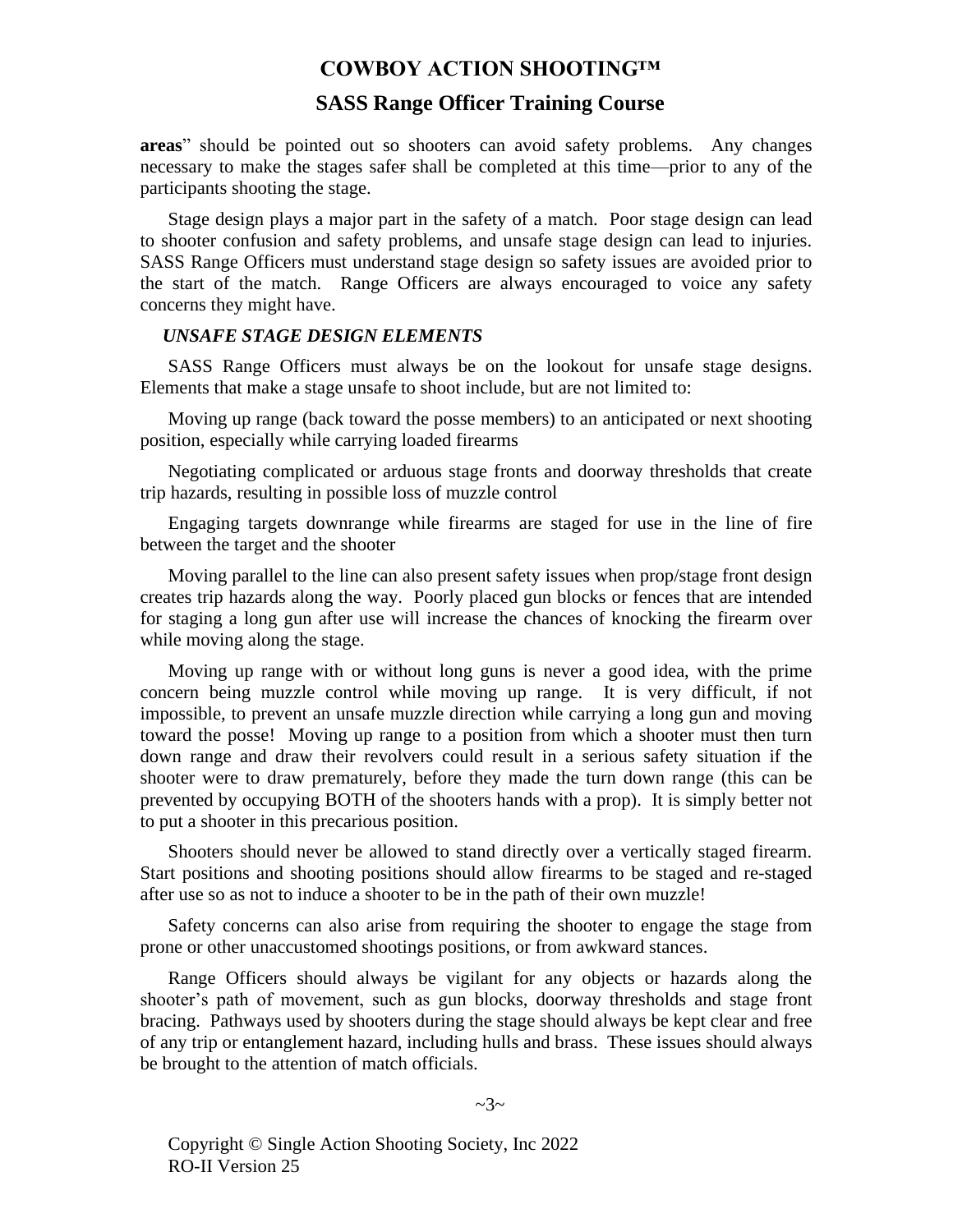# **SASS Range Officer Training Course**

#### <span id="page-7-0"></span>*POOR STAGE DESIGN ELEMENTS*

Safety concerns can arise from moving up/down or over/under props, stairs, or obstacles. All folks are not able to negotiate props in the same manner. It is a good idea to watch the shooter's hands and movement and be prepared to help with corrections or assistance if necessary.

Stages should never be designed that have the potential to penalize a shooter for anything that is a perfectly safe situation. Examples such as moving with an empty or un-cocked firearm, drawing, or holstering on the move, single versus double loading a shotgun, and loading a rifle round into the magazine versus the chamber are just a few that have been identified as unnecessary penalty traps.

Target order can create controversy on a stage. Double tapping a shotgun target allows for the opportunity to fire both barrels of a shotgun simultaneously and therefore should be avoided.

Targets that are activated by another target or prop (especially aerial shotgun targets) can be the source of varied interpretations and therefore require special instructions within the stage description to avoid problems.

Target placement should always allow a shooter the opportunity for a clean miss to be scored without argument. Overlapping targets of the same type should be avoided if at all possible and should not cause a Procedural "trap" by making it difficult to determine the shooter's intent when engaging the targets.

#### <span id="page-7-1"></span>*PROPS AND STAGE FRONTS*

Props come in all shapes, sizes, and design. Not all are conceived with safety in mind. Large stage or building fronts should be adequately secured to the ground, so as to prevent adverse effects from the wind and other harsh elements. Places where shooters can sit or lean on props must be secure and sturdy. Staging positions involving gun blocks, horizontal platforms, gun racks and other such equipment must be of adequate size and construction to support the weight and continued abuse by shooters staging and restaging their firearms. Pathways between stage front and props, and shooter movement paths, must give the shooter and Timer Operator enough space to pass without the risk of entanglement.

Note where brass is likely to fall. Be sure appointed assistance is in place to clear brass or shells that might impede the movement of a shooter. A solid landscaping rake is always a good tool to have handy!

#### <span id="page-7-2"></span>*TARGETS*

Be cautious of angles at which targets are placed due to the potential for ricochet or splatter. When using bays with multiple stages (no berms between stages) it is also important to ensure that all target faces are parallel with the line. Target faces aligned squarely to the firing position, if on the extreme edges of the stage, can cause excessive splatter on the adjacent stages and loading and unloading benches due to excessive angles.

 $\sim$ 4 $\sim$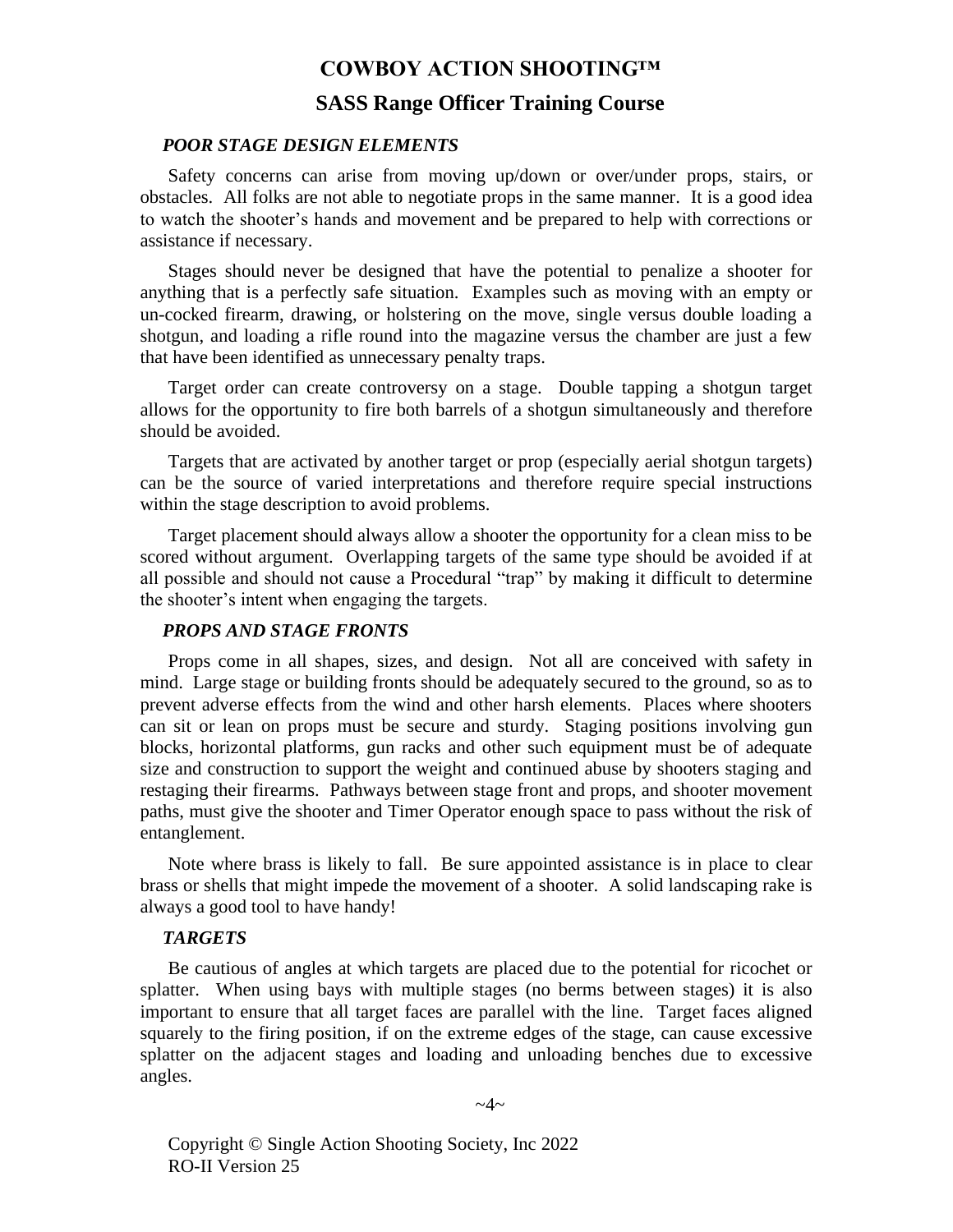# **SASS Range Officer Training Course**

Pay careful attention to targets that move to unsafe angles during shooting. A dangerous target (dimpled or bent) should be replaced.

#### <span id="page-8-0"></span>*BOTTOM LINE*

Remember, there are points of bad stage design and setup that cause the shooter or non-shooter to be at risk.

If a stage is found to have severe and hazardous safety flaws, the Timer Operator shall politely confront the Range Master or Match Director with the potential for problems. If no safe and timely remedy is implemented, Range Officers should consider quietly dismissing themselves from the event. Voting with one's feet is the ultimate way of communicating with an unresponsive organization.

# **Duties of the Timer Operator (TO)**

<span id="page-8-1"></span>The Timer Operator is the Range Officer in Charge on the stage at the time. The person who holds the timer is responsible for the safe conduct of the stage, and for safely assisting the shooter through the course of fire. A positive attitude, a thorough knowledge of the safety rules and a helpful demeanor is essential for success in this role.

When the stage is clear, targets have been reset, spotters are in position, and it is safe to do so, the TO or Expeditor will call the next shooter to the line. Use of phrases that are positive and cheerful to call the shooter always sets a good tone for the stage and may relax a nervous shooter. ("Next Cowboy/Cowgirl…. come on up!" or something similar) Shooters should not be allowed to walk onto the course of fire for the purposes of engaging the stage without being called by the TO or the Expeditor.

Avoid the temptation to engage the shooter in unrelated banter or discussion. Generally, shooters are concentrating on the stage sequence, and some may not appreciate the distraction.

#### <span id="page-8-2"></span>*SHOOTER EVALUATION*

As each shooter approaches the course of fire, the Timer Operator (TO) or Expediter (XP) Officer shall conduct a visual inspection. This may be best accomplished by asking oneself the following questions as you observe the shooter approaching:

#### **IMPAIRMENTS**

<span id="page-8-3"></span>Does the shooter appear to be physically and mentally capable of safely navigating the requirements of the stage?

Will the shooter need any special assistance to safely navigate the requirements of the stage?

#### **FIREARMS**

<span id="page-8-4"></span>Without physical inspection, do all firearms appear to be SASS legal? Are the firearms correct for the category in which the shooter is participating? Are rifle hammers fully down?

#### $\sim 5$ ~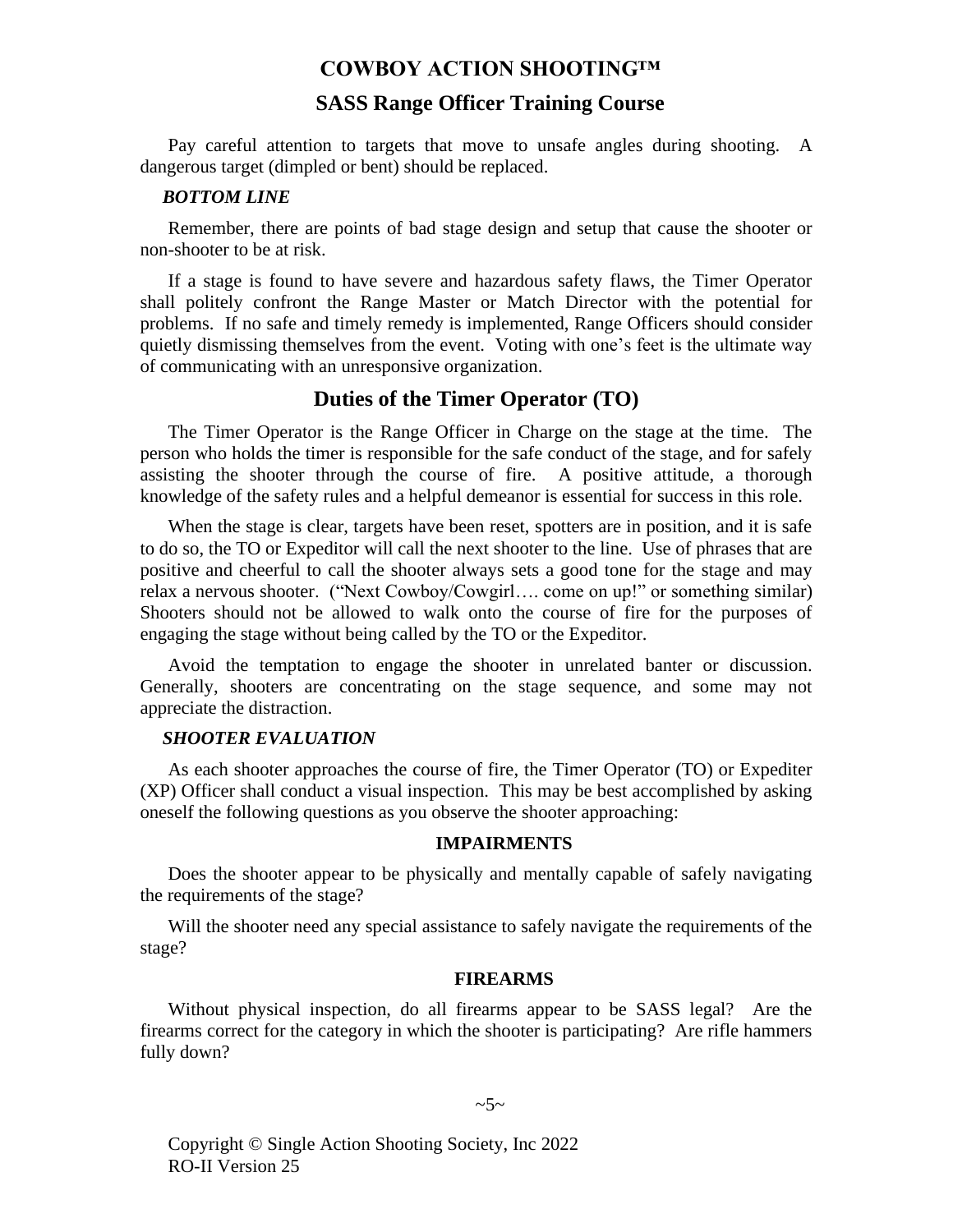# **SASS Range Officer Training Course**

#### **LEATHER**

<span id="page-9-0"></span>Does the shooter's leather (gun belt, holster, pouch, bandoleer, shotgun belt) conform to SASS rules? Remember, it is the **ammo** on belts that must be at or below the belly button.

#### **CLOTHING**

<span id="page-9-1"></span>Does the shooter's clothing conform to SASS rules and the rules of the category in which the shooter is participating?

#### **AMMUNITION**

<span id="page-9-2"></span>Does the shooter have all the necessary ammunition on their person or in the correct staged positions to complete the course of fire?

#### **EYE AND EAR PROTECTION**

<span id="page-9-3"></span>Does the shooter have the necessary eye and ear protection?

In the event the shooter is found to have illegal equipment or to be unprepared to begin the course of fire, the Timer Operator shall direct them to the loading or unloading table where the necessary corrections can be made prior to returning to the stage.

#### **SHOOTING CATEGORY**

<span id="page-9-4"></span>In which category is the shooter competing?

This information should aid in determining the best location for the spotters and Timer Operator to position themselves in order to assist the shooter, as well as what to expect of the shooter and their equipment upon engaging a stage.

Prior to shooting the stage, Gunfighters should declare to the Timer Operator their intended option for shooting their revolvers. There is no penalty if the Gunfighter changes his or her option after declaring their intent. See Gunfighter shooting options in this material.

Some categories require specific clothing and firearms. The Timer Operator needs to be aware of these restrictions.

# **The Course of Fire**

<span id="page-9-5"></span>Once the Timer Operator has completed the evaluation of the shooter, he or she will prepare to "safely assist" and supervise the shooter through the course of fire.

It is the duty of the Timer Operator to ensure the shooter begins at the correct location (e.g., "behind the fence") on the stage, and in the correct starting position / stance (e.g., "hands at high surrender")

Watch to see if the shooter stages their firearms and ammo as required. Failure to stage firearms or ammunition at the designated position(s) or location(s) is the fault of the competitor and scored as a procedural unless the competitor is able to correct the situation, unassisted, while in the process of completing the stage under the clock. **Failure to bring enough ammo to the line to complete the stage is NOT a procedural.** 

 $~\sim 6~\sim$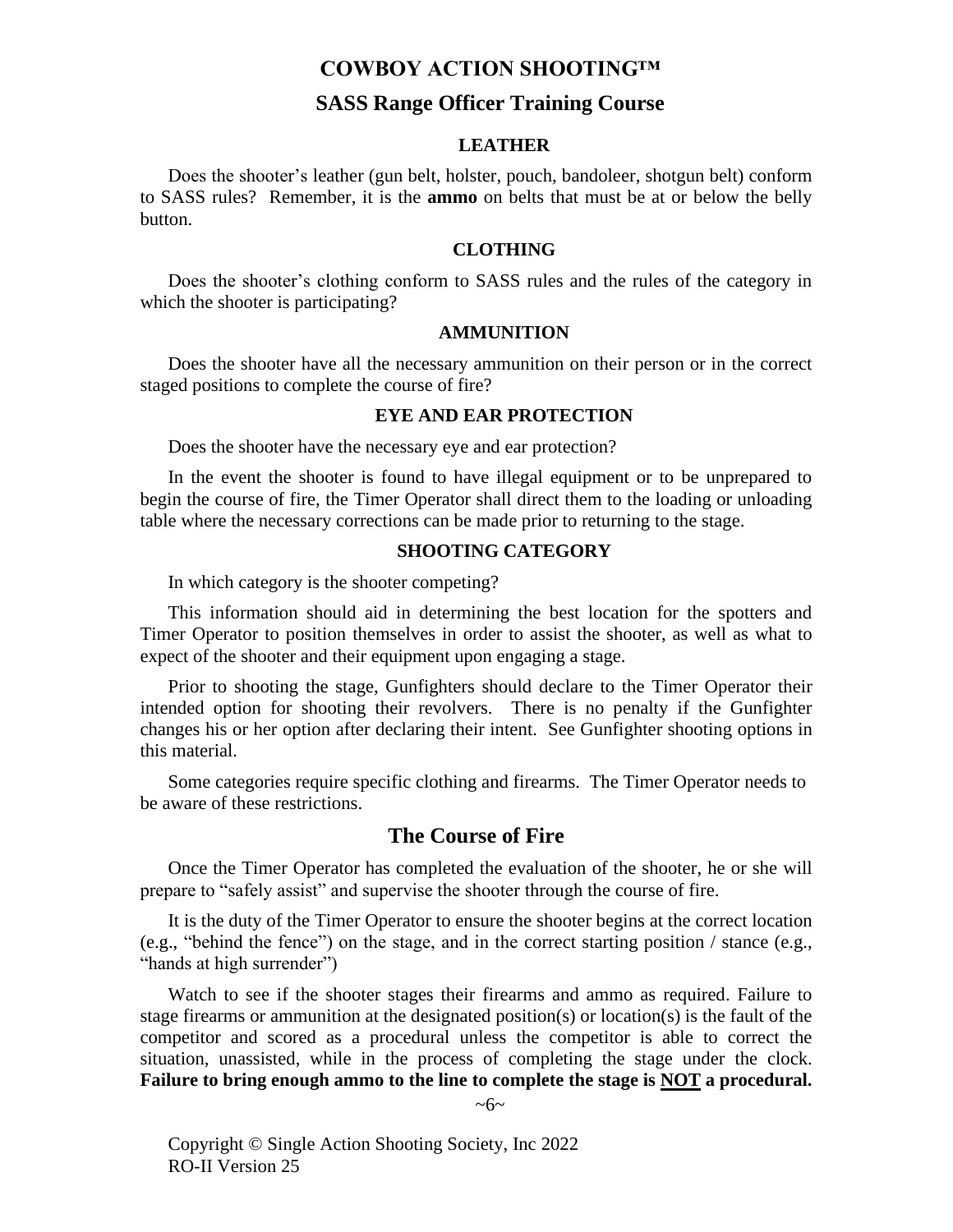#### **SASS Range Officer Training Course**

**(scored the same as misses for any un-fired rounds). The procedural in this case would only apply to ammo (like firearms) when not correctly staged on the line (e.g., on/in a prop), and not corrected by the shooter unassisted, on the clock.**

**A shooter MAY NOT leave the line once the stage has begun to retrieve ammo or firearms until all firearms brought to the line are verified as clear. Penalty for violation is a Stage Disqualification.**

Make sure there are three spotters in place, are ready, and are in an appropriate position to see the targets. Generally, one cannot be an effective spotter from the gun cart or while chatting with a buddy! It is a good idea to have bandanas or batons for the spotters to hold. This helps identify the spotters and keeps them on the line and attentive until they hand off the baton or bandana to the next spotter.

Determine the readiness state of the shooter by asking "Is the shooter ready?" The Timer Operator shall answer any last-minute questions or clear any confusion the shooter has at this point without extreme elaboration. It is inappropriate for the Timer Operator to re-explain the stage for each and every shooter. The Loading Officer is available for that duty, if needed. If a shooter is obviously unprepared for the stage, politely advise them to move to the unloading table for further reflection.

Prepare the shooter to begin by declaring "Shooter is ready; stand by" or "Indicate ready by saying your line." The Timer Operator shall give a short pause and start the timer so as not to surprise the shooter. Check the operation of the timer by noting the recording of the first shot.

The best way for the TO to safely assist a shooter is to ANTICIPATE the shooter's next move. This can be achieved by 'shooting the stage in your own mind.' Knowing what the shooter will/should do next gives the TO a powerful tool to assist the shooter.

The Timer Operator should make every effort to safely assist the shooter through the course of fire by coaching when required or requested, and giving appropriate range commands, if necessary. Watch the muzzle of the firearm for correct target engagement sequence, potential squibs, and violations of the 170-degree safety rule. The TO, should be counting shots fired, but should NOT be counting misses. Stay close enough to the shooter to control him/her, physically if necessary, but not so close as to impede the shooter.

Typical occurrences for which the TO must be vigilant are hulls left in long gun actions or "taking the firearm with you" when instructed by the stage description. Immediately alert the shooter so they may correct the situation before they move to the next firing position.

As the shooter approaches the last shot to be fired, prepare to watch the last timer update, and cover the timer's microphone immediately after the shooter is finished, preventing the recording of shots from the adjacent bay(s). Once the shooter is finished the course of fire, the TO shall call out the raw time in loud, clear voice to the shooter, and then instruct them (if they are not doing so already) to holster all revolvers, retrieve all long guns, and move to the unloading area with the muzzles in a safe direction. With

 $\sim 7$ ~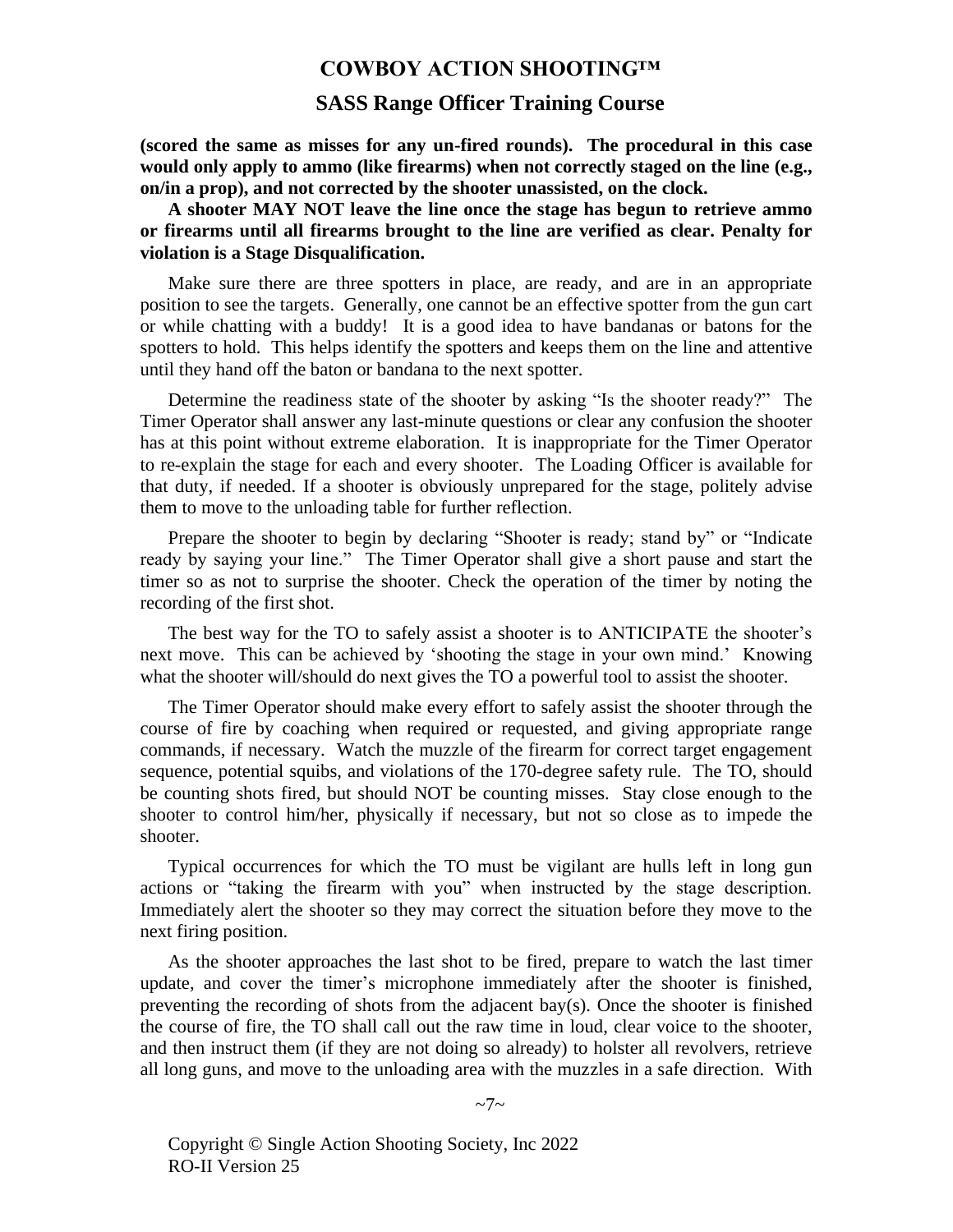# **SASS Range Officer Training Course**

the shooter moving to the unloading table, the raw time is then communicated to the score keeper and the spotters polled for misses, procedural input, and safety input. These penalties must then be communicated to the score keeper and the shooter without delay.

Discussion between the TO, spotters and score keeper that takes more than a moment, or issues that need resolving in order to determine a score, should not take place on the firing line. The TO should consider passing off the timer to a new TO, new spotters engaged, and the discussion moved well behind the firing line. This will minimize any potential delay, and keep the stage moving.

#### <span id="page-11-0"></span>*INCIDENTS DURING THE COURSE OF FIRE*

As each shooter engages a course of fire, TOs should be prepared for any or all of the following incidents to occur and be expeditious in his or her necessary corrective action. TOs must never be tentative with a safety call. If a safety command is given by the TO, that is later determined to be errant, (e.g., if a squib call is determined to actually be clear), the shooter will automatically receive a reshoot.

#### **SQUIBS**

<span id="page-11-1"></span>In the event a Timer Operator suspects a squib load has been encountered, an immediate command shall be given to the shooter to make that firearm safe and continue on with the next procedure. The TO will allow the shooter to make the suspect firearm safe **preferably** on a nearby and appropriate horizontal surface (box, table, straw bale, ground, etc.), or **if necessary**, assist the shooter by allowing them to "hand off" the firearm. Multiple squibs by a shooter will be cause for the Timer Operator to request the shooter change ammo. \*NOTE: A SxS shotgun shooter is allowed to use the unobstructed barrel to finish the stage in event of a suspected squib in one barrel. A single-barrel shotgun shooter is allowed to clear a suspected squib from the barrel on the clock in order to make it safe and complete the stage- PROVIDED that both the shooter and the Timer Operator visually verify and confirm that the shotgun has a cleared barrel in order to safely continue using the shotgun.

#### **FIREARM MALFUNCTIONS**

**In the event a shooter declares a malfunction, the shooter will be given the opportunity to make that firearm safe and continue on with the next procedure. The TO will allow the shooter to make the malfunctioning firearm safe, preferably on a nearby and appropriate horizontal surface (box, table, straw bale, ground, etc.), or if necessary, assist the shooter by allowing them to "hand off" the firearm. Multiple malfunctions by a shooter will be cause for the Timer Operator to request the shooter change firearms.**

#### **TARGET FAILURE**

<span id="page-11-2"></span>In the event a target fails or falls to the ground, the Timer Operator should instruct the shooter to "shoot where it was." This call will never result in a penalty of any kind to the shooter. This process has been found to be far less confusing, and thereby safer, to the shooter than requiring an alternate target to be engaged, although it is perfectly

#### $~28~$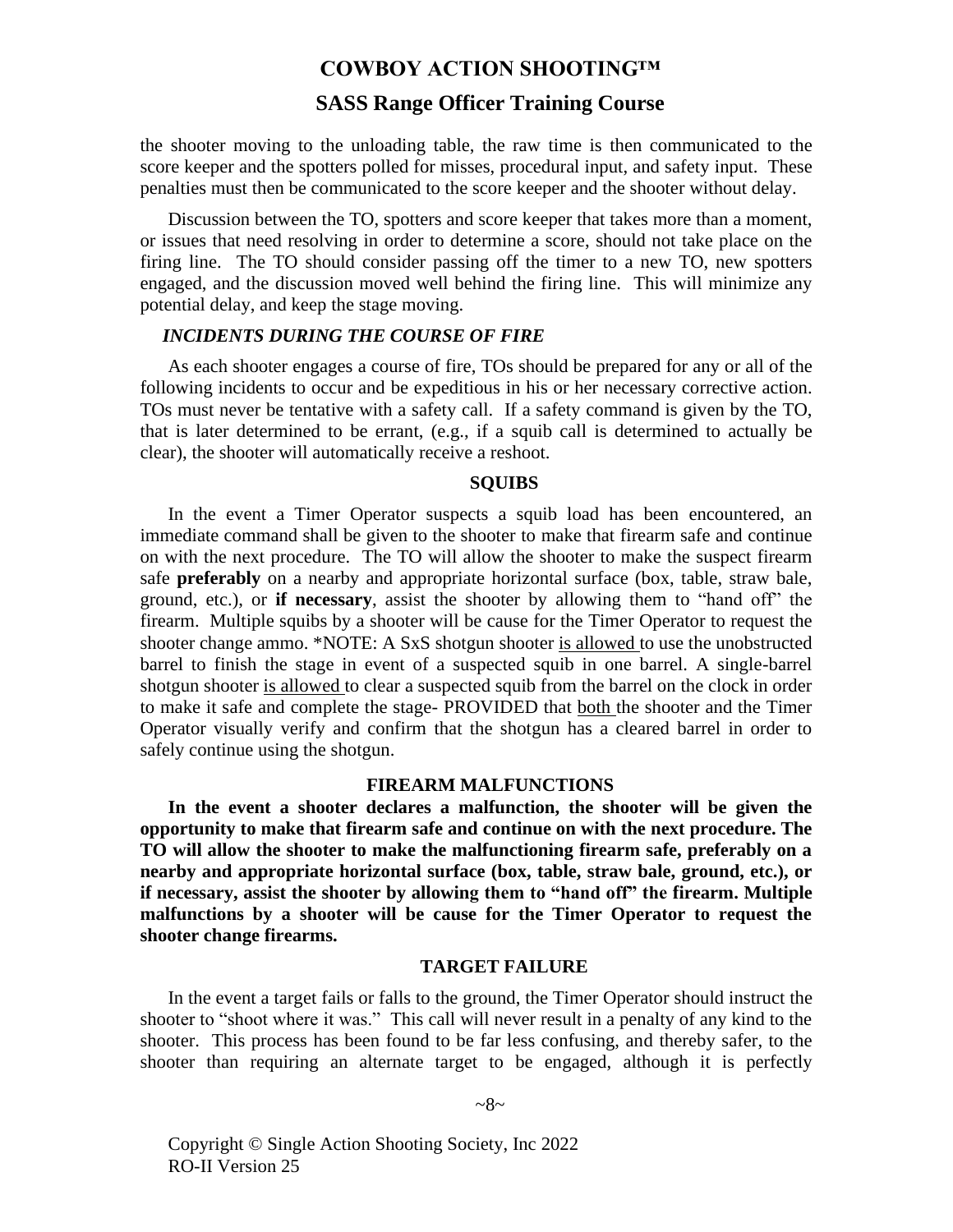# **SASS Range Officer Training Course**

acceptable for the shooter to engage an alternate target and be scored for hits and misses in the normal manner. Do not allow the shooter to engage a downed target as this may cause further damage to the target, or worse, may result in dangerous ricochets.

#### **PROP FAILURE**

<span id="page-12-0"></span>Given the nature of "Old West" props and stage fronts, failures sometime happen. Prop failures include: Fronts falling down, gun blocks falling over, tables collapsing, fences falling over, activating mechanisms of targets not working and other such occurrences. In the event of a prop failure, the Timer Operator should be prepared to make a determination of whether or not the shooter shall continue the course of fire or cease fire immediately. The shooter will not be penalized for a prop failure.

#### **BREAKING THE 170º SAFETY RULE**

<span id="page-12-1"></span>A TO/Spotter shall make an immediate "Cease-Fire" call if any firearm breaks the 170º safety rule. This call will result in a Stage or Match Disqualification to the shooter. The Timer Operator shall make a good faith effort to prevent the shooter from breaking the safety rule by verbal command or physical contact, if necessary.

It is also necessary to note that during the course of fire, the shooter must be given the ability to draw and holster revolvers from approved/legal holsters and the ability to retrieve and return vertically staged double-barreled shotguns without penalty.

#### **TRIPPING OR FALLING**

<span id="page-12-2"></span>In the event a shooter accidentally trips or falls during a course of fire, the Timer Operator shall make an assessment of the shooter's condition and give a "Cease-Fire" command only if a safety infraction has occurred. Otherwise, the shooter will be allowed to regroup and continue with the course of fire.

#### **CATEGORIES WITH UNIQUE REQUIREMENTS**

#### <span id="page-12-4"></span><span id="page-12-3"></span>*FRONTIERSMAN CATEGORY*

The Timer Operator shall be prepared for the unique problems associated with cap and ball revolvers. These items include potential "hang-fires," "cap only" ignition, and a complete failure to fire. In a "cap only" ignition and failure to fire, the Frontiersman should be allowed to continue firing the remaining chambers. The TO shall not confuse these occurrences as potential squib loads. Misfires during the Course of fire by Frontiersman will require the Timer Operator to accommodate clearing the firearm after completing the stage. The Timer Operator shall always require these clearances be accomplished down range at the firing line. It is acceptable to recap and discharge the still loaded chamber(s) or simply uncap the charged chambers.

Percussion revolvers may only be capped at the loading area or on the course of fire. It is **not** permissible to seat the cap on a revolver's nipple using the revolver's own hammer. If a particular stage requires a one shot reload, the sixth chamber of percussion revolvers may be charged at the bench and then capped "on the clock", either before the first round is fired or after the last round is fired. A complete reload for percussion

 $\sim 9$ ~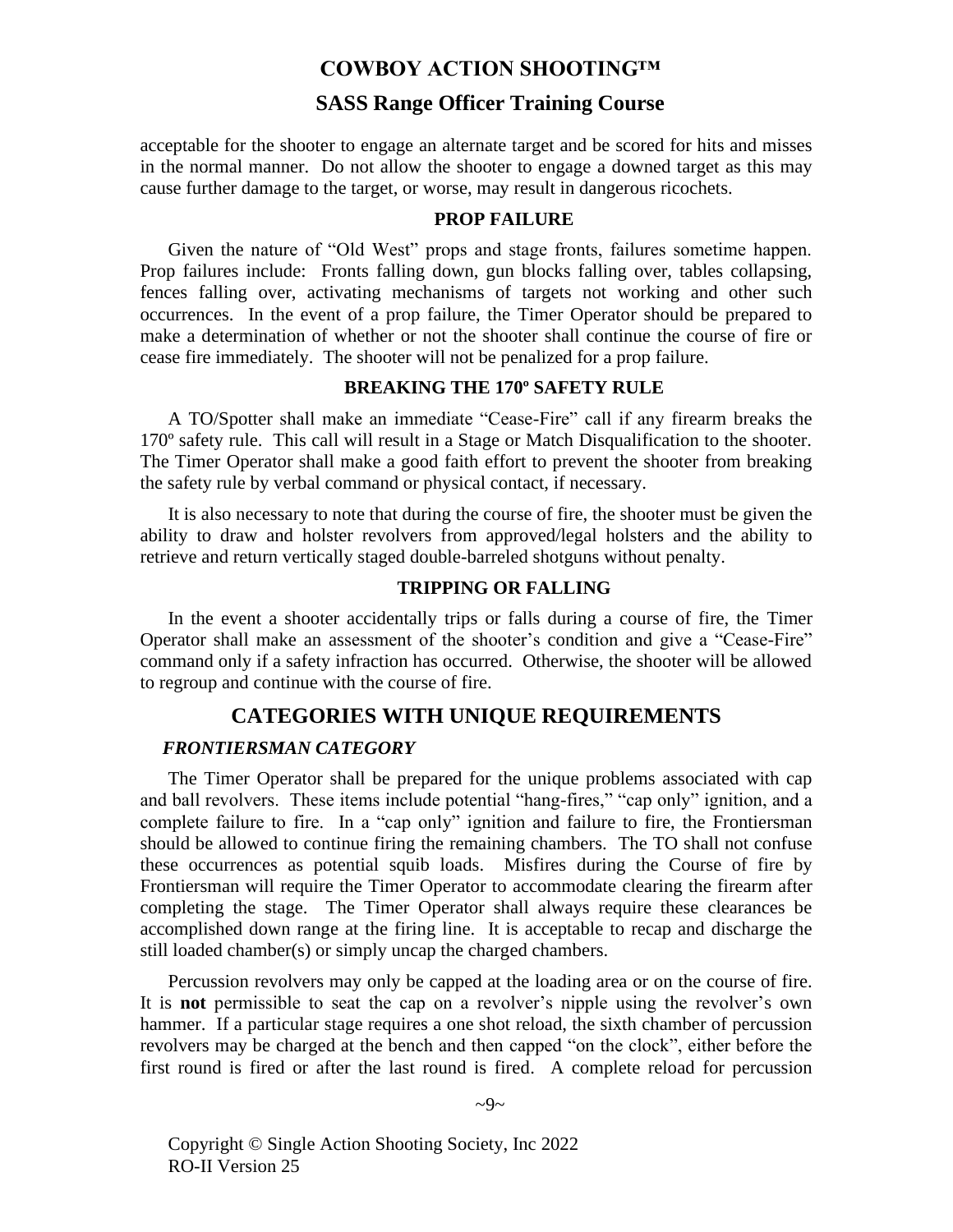# **SASS Range Officer Training Course**

revolver shooters is handled by staging a loaded, uncapped revolver down range or switching uncapped cylinders and capping on the clock.

#### <span id="page-13-0"></span>*BLACK POWDER CATEGORIES*

It is expected the blackpowder competitor shall contend with smoke-obscured targets. To insure this, all shotgun, revolver, and rifle powder charges must produce smoke at least equivalent to a base line load of 15 grains by volume (1 cc) of ffg blackpowder.

The blackpowder standard was developed using the following loading data:

- Standard .38 Special case
- 1cc GOEX 2F Powder
- Federal Standard primer
- 145-grain bullet lubed with SPG
- Powder lightly compressed with a medium roll crimp.

Any challenges to the blackpowder standard will be administered using the process listed below in the Appeals, Challenges and Protest section. Also, the Range Master may, at their discretion, require the testing of any ammunition that is suspected of not meeting SASS ammunition requirements at any time during the match. If a competitor's blackpowder ammunition is checked, they will be asked for five rounds from each suspect firearm, preferably already loaded at the loading table. These loads will be compared to the amount of smoke produced by this published standard regardless of the specific loading techniques or components used. Failure to comply will result in a penalty for not adhering to category guidelines. The first offence is a procedural, the second offence in the same match is a stage disqualification, and the third offence in the same match is a match disqualification.

Through testing it has been determined 1cc of blackpowder, in either a .32, .38, .44, or .45 case, all produce approximately the same amount of smoke. Some types of blackpowder, or blackpowder substitutes, may produce this amount of smoke with less volume of powder. For example, a competitor may find 9 grains of one product produces the same amount of smoke as 15 grains of another. Before deciding on any reduced blackpowder or blackpowder substitutes load, a competitor should test them to ensure they meet the base line standards. Always consult with the manufacturer of the powders as to their recommendations prior to any loading.

#### <span id="page-13-1"></span>*GUNFIGHTER CATEGORY*

Since the Gunfighter uses both revolvers, shooting right– and left–handed, the best position for the Timer Operator is directly behind the shooter. Two holsters are required, one on each side.

At no time is it acceptable for either revolver to be held in an unsafe position (e.g., one revolver behind the other). The Gunfighter and B–Western Categories are the only categories that allow two loaded revolvers out of leather at the same time.

 $\sim 10\sim$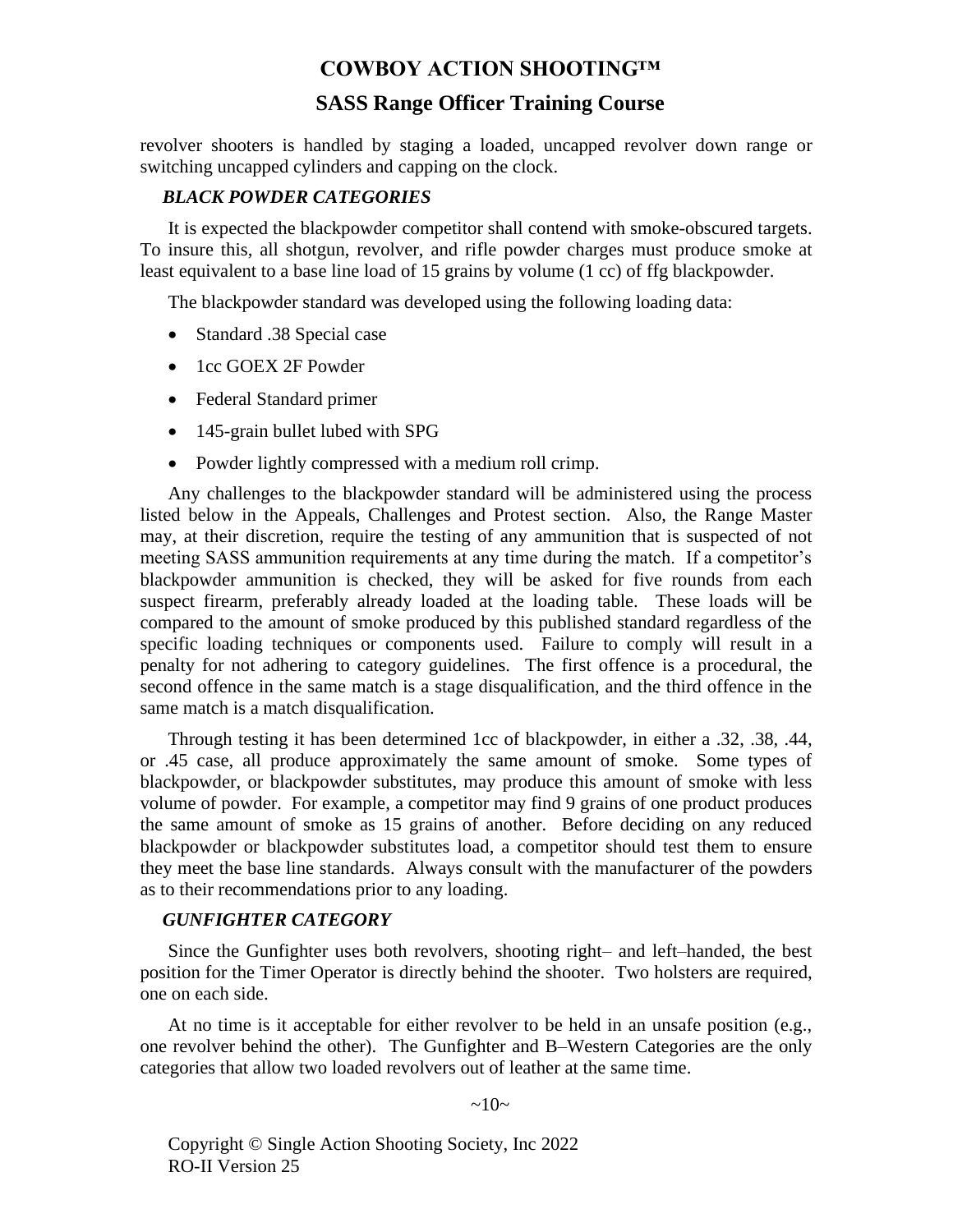# **SASS Range Officer Training Course**

#### **Definitions:**

**"Gunfighter Style"** is defined as having a loaded revolver in each hand at the same time. There is no set pattern as to how the revolvers are to be fired, but alternating revolvers is clearly the most efficient.

**"Double Duelist Style"** is defined as shooting a revolver cocked and fired one handed and unsupported, with each hand—that is, **one** revolver with the left hand and **the other** revolver with the right hand. This shooting style may be employed in the Gunfighter Category or any category that allows the "Duelist Style."

A competitor shooting Gunfighter-style in either Gunfighter or B-Western categories is EXPRESSLY DISALLOWED from utilizing a simultaneous "*double cross draw*" method of drawing/holstering revolvers.

Gunfighter style competitors MUST shoot FIVE rounds with each hand, regardless of how they are drawn from leather.

Failure to comply will result in the progressive penalty for *"failure to adhere to the guidelines of the category…"*.

*Cross draw IS ALLOWED by any competitor shooting "DOUBLE DUELIST STYLE" in any category.*

When a stage calls for ten revolver rounds in a single sequence, or the use of only one revolver, the Gunfighter has the option of engaging the targets "Gunfighter Style" or "Double Duelist Style." The Gunfighter shall shoot the targets in exactly the same sequence as prescribed in the stage scenario. *A Gunfighter may utilize any sequence that might be available for use by any other shooting category.* (e.g., if the stage calls for sweeping a bank of targets left to right and then right to left, the Gunfighter shall sweep the bank of targets left to right either with both revolvers or a single revolver and then sweep the bank from right to left with both revolvers or a single revolver). Stage instructions that specify **separate** revolvers such as "first pistol/second pistol," "left revolver/right revolver," or "with each handgun" are considered as **"1st five shots/2nd five shots,** when shooting **GUNFIGHTER-STYLE**.

When shooting with two revolvers, both may be cocked at the same time, but must be shot one at a time to facilitate scoring. A Gunfighter may not holster revolvers with the intent to engage another target sequence. Once cocked, all rounds are to be expended prior to holstering unless the revolvers were drawn at the wrong time or a revolver/ammunition malfunction has occurred. Stage design may allow a competitor shooting "Gunfighter Style" to stage or restage revolvers between firearm sequences. Inadvertently leaving unfired rounds in a revolver is a miss unless the round is under the hammer, in which case it is a Stage Disqualification.

If the stage scenario requires the use of another firearm between the revolver sequences or the shooter's hands are otherwise constrained (e.g., rolling the dice between revolver sequences), the revolvers must be shot in the "Double Duelist" style unless there is provision to safely "stage" the revolvers between the two revolver sequences. For

 $~11~$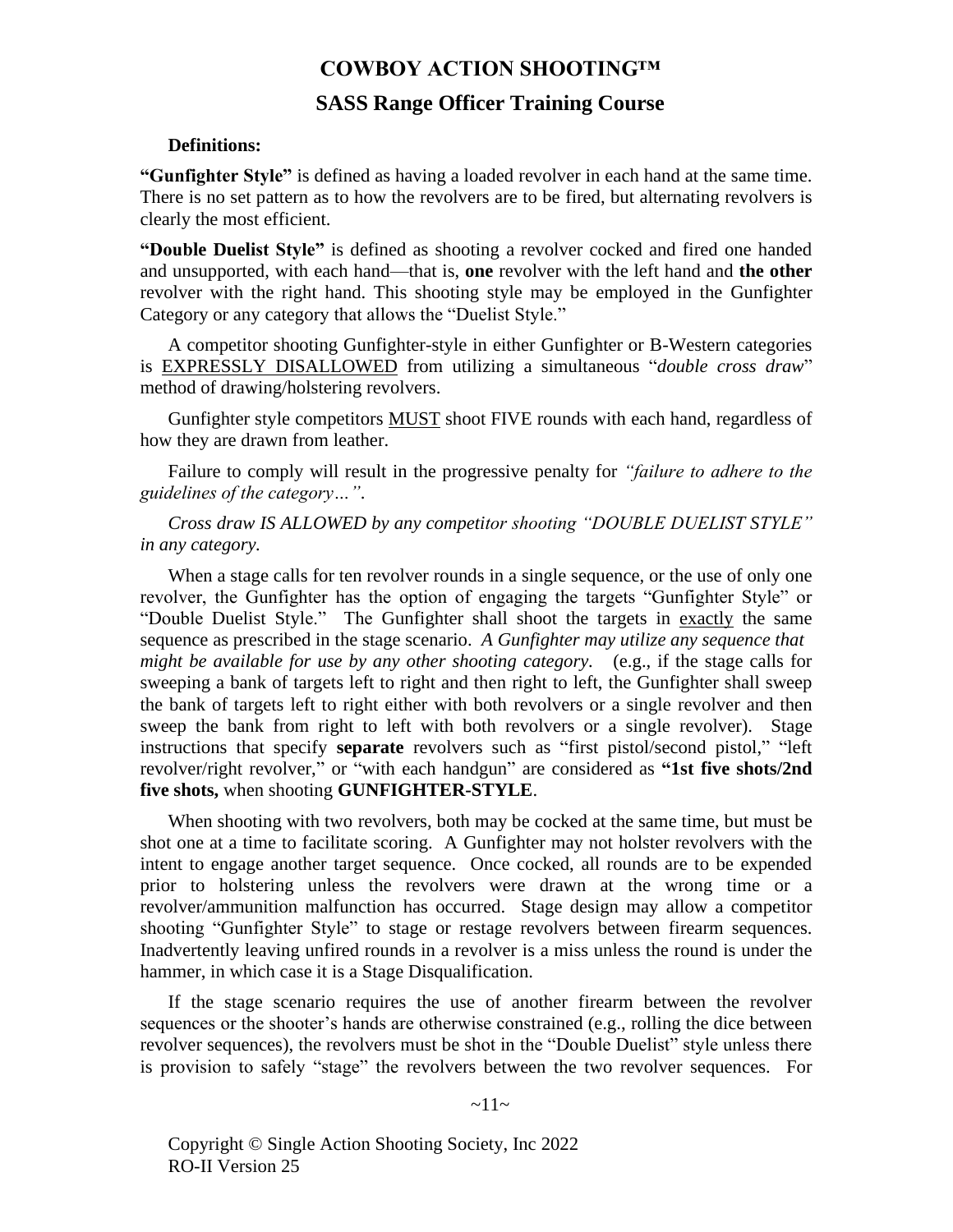# **SASS Range Officer Training Course**

example, if the sequence is 5 revolver rounds, 10 rifle, and then 5 revolver rounds and a convenient table or bar is provided, both revolvers may be used to engage the first five revolver targets, the revolvers staged on the bar or table, hammers down on expended rounds, and then later retrieved after shooting the rifle to complete the sequence for the last five revolver targets.

# <span id="page-15-0"></span>*CLASSIC COWBOY/COWGIRL CATEGORY*

The Classic Cowboy/Cowgirl category has unique clothing and firearms requirements. The RO should be familiar with the following requirements:

- *Revolvers:* Any Main Match fixed sight model revolvers shot Duelist style.
- *Calibers:* **.40 caliber rimmed cartridges or larger—revolvers and rifle.** Examples include, but are not limited to, .38-40, .44 Special, .44 Russian, .44 Mag., .44-40, .45 Schofield, .45 Colt, or .36 caliber cap and ball or larger.
- *Ammo:* SASS legal ammo—smokeless or blackpowder.
- *Rifles:* Any 1873 or earlier manufacture SASS legal rifle or a replica thereof (e.g., 1866 Winchester, 1860 Henry, 1873 Winchester). **Marlin, 1892 and 1894 Winchesters, and Colt Lightning designs are not allowed.**
- *Shotguns:* SASS–legal external–hammer double barrel, single shot, or lever actions. External–hammer double barrel shotguns must have manually functioning hammers. Faux hammers and hammers that are cocked internally are illegal.
- *Costuming:* Must choose at least five of the requirements listed below. All clothing items must be worn during all shooting events and awards ceremonies.

Chaps, Western spurs with spur straps, cuffs, tie, or scarf worn loosely around the neck or with scarf slide, vest, pocket watch with full-length chain, jacket, sleeve garters, knife (must be visible; screw knives do NOT qualify), botas, leggings, braces; no straw or palm hats allowed. These items must be worn appropriately.

In addition to the above items, ladies may choose from the items listed below in order to compete within this category:

Period watch, split riding skirt, bustle, hoops, corset, Victorian style hat (straw allowed), period jewelry, period hair ornaments (e.g., feathers), snood, reticule (period handbag), period lace-up shoes, camisole, bloomers, fishnet stockings, feather boa, cape.

No Buscadero or drop holster rigs allowed. The holster must carry the revolver so at least part of the grip extends above the top of the belt on which it hangs. This applies to strong side, as well as cross-draw holsters.

Boots are required and must be of traditional design with non-grip enhancing (i.e. "NO Lug") soles. Moccasins are not allowed.

Hats must be worn for the entire match.

 $~12~$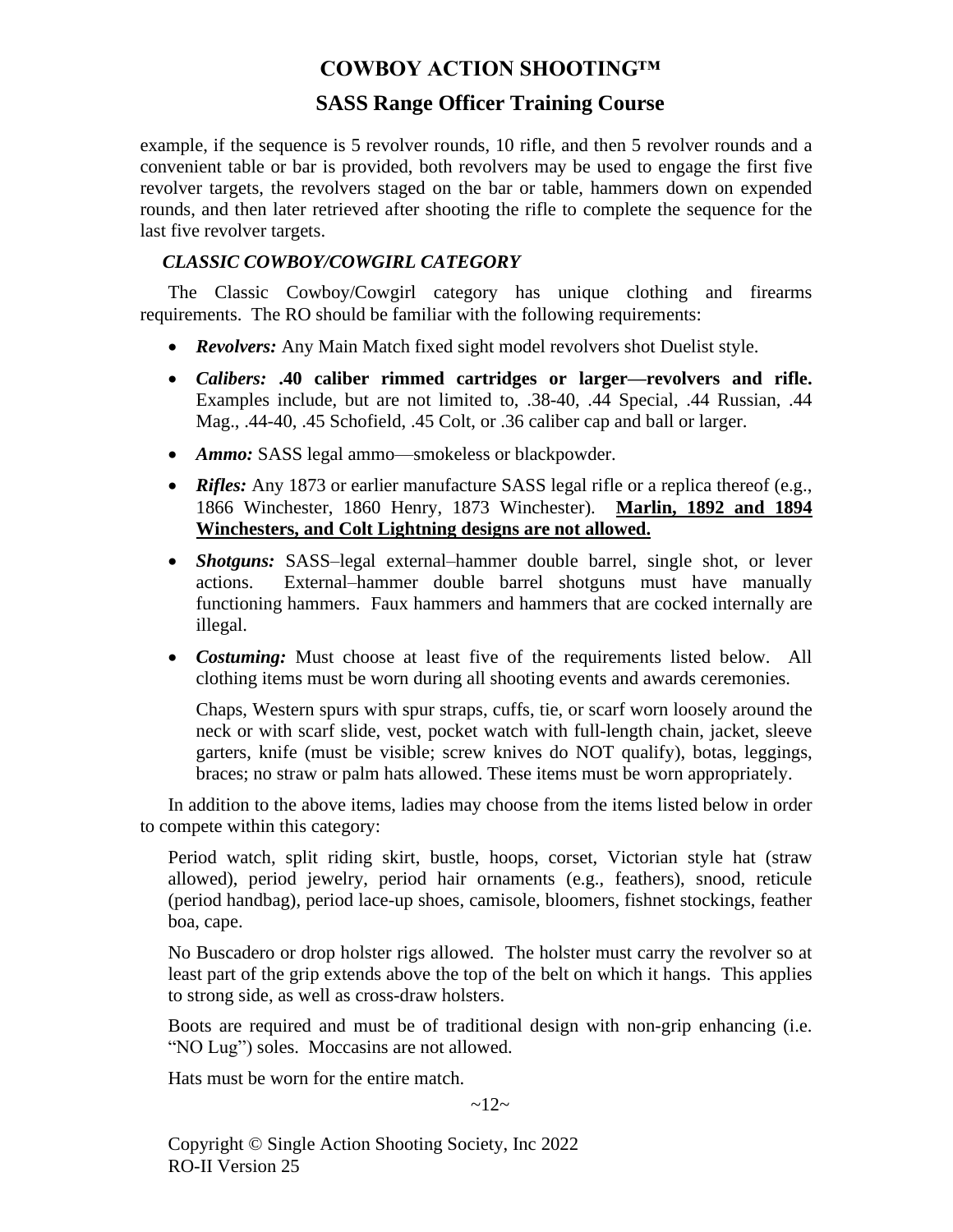# **SASS Range Officer Training Course**

Failure to comply will result in a penalty for not adhering to category guidelines. The first offence is a procedural, the second offence in the same match is a stage disqualification, and the third offence in the same match is a match disqualification.

## <span id="page-16-0"></span>*"B" WESTERN CATEGORY*

The "B" Western Category has unique clothing, firearms, and shooting requirements. The RO should be familiar with the following requirements:

- *Revolvers:* All SASS–legal revolvers are allowed.
- *Rifles:* Any SASS–legal rifle of 1880 or later design or a replica thereof (i.e., Burgess, Lightning Rifle, 1892, 1894 Winchester or Marlin).
- *Shotguns:* All SASS–legal shotguns
- *Ammunition:* All SASS–legal ammunition is allowed
- *Leather:* Buscadero holster rigs or drop holster rigs. (All of the revolvers must be carried below the top of the gun belt.) All belt and holster rigs must be embellished (fancy stitching, conchos, spots, or tooling). No shoulder rigs allowed.
- *Shooting style:* Any SASS–legal shooting style may be used at any time, including Gunfighter.
- *Clothing:* Shirts must be of the B–Western style with snap buttons or any of the following: "smiley pockets," embroidery, appliqués, fringe, or different colored yokes. Shield shirts are also allowed if they have piping or embroidery. Pants must be jeans, ranch pants, or pants with flap over the rear pocket, keystone belt loops, and/or piping or fringe. Pants must be worn with a belt. Ladies may wear dresses, skirts, or split riding skirts. Pants suspenders are not allowed. Felt hats only, no straw, or palm leaf hats. Hats must be worn. Boots are required and must be of traditional design with fancy stitching or multi-color fancy design with non-grip enhancing (i.e., "NO Lug") soles. Lace-up boots and moccasins are not allowed. Western spurs with rowels and spur straps are required for men.

You must choose at least one or more of the following optional items: gloves or gauntlets, scarves with slides or tied around the neck or bolo tie, coat, vest, chaps, or cuffs.

All costumes are expected to be fancy and flashy. The B–Western costuming must be worn during the entire match and awards ceremony with exception of evening formal occasions.

Also, costumes that depict leading role characters in B–Western movies are allowed as long as the costume is complete with all accessories, but the costuming must still adhere to the boot, leather, spur, hat, and firearm requirements above. John Wayne, spaghetti western, and townsperson characters are not acceptable.

 $~13~$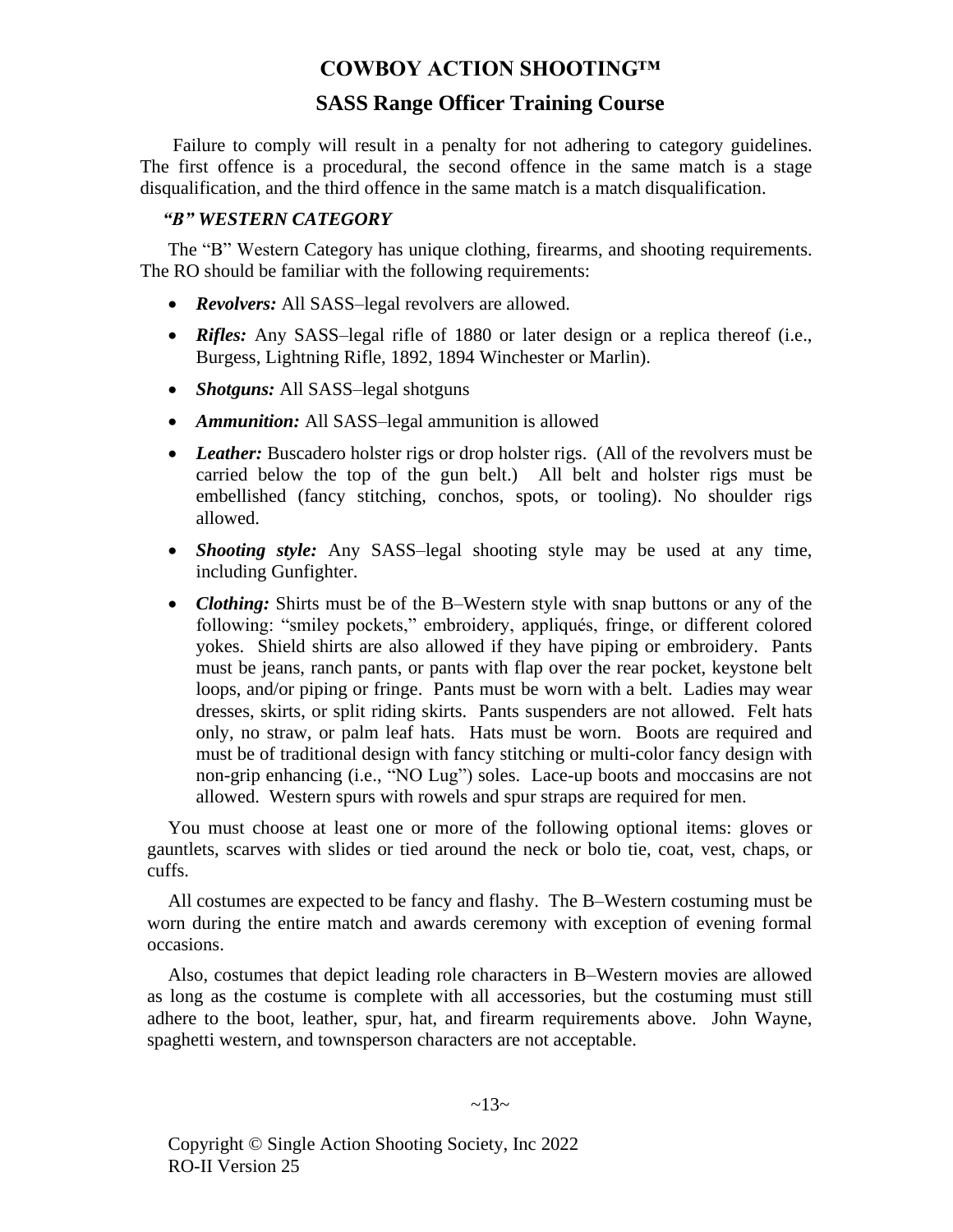#### **SASS Range Officer Training Course**

Failure to comply will result in a penalty for not adhering to category guidelines. The first offence is a procedural, the second offence in the same match is a stage disqualification, and the third offence in the same match is a match disqualification.

#### **Appeals, Challenges, and Protests**

<span id="page-17-0"></span>As outlined in detail within the SASS Range Operations Basic Safety Course materials, each course of fire has specific duties filled by members of each shooting group (posse) in order to facilitate a match. These members are referred to as the assigned Range Officers. While every participant is a safety officer, the assigned Range Officers are the ONLY persons who may judge a shooter, whether on or away from the firing line. These judging responsibilities range from watching for misses and hits, correct target order engagement, appropriate completion of stage instructions, safety violations, legal or illegal equipment, appropriate ammunition, appropriate dress, and any category specific requirements, such as to adequately produce smoke by the blackpowder category participants. The shooter is the ONLY person who may question a call made by any of the Range Officers on the line. A shooter should always feel welcome to politely question any call made by the assigned Range Officers. If a shooter feels unfairly judged by the assigned Ranger Officers on any stage, it is important to follow this recommended process and observe an appropriate chain of command. Remember, attitudes affect perception, and poor attitudes and shooting sports do not mix well.

If there is a question, the shooter should politely approach the assigned Timer Operator upon completion of the stage after all firearms have been made safe. These discussions must not cause backups for an entire shooting group, so they are held away from the firing line. The Timer Operator shall politely discuss any discrepancies or questions with regard to safety, penalties, or rules with the shooter. In an effort to resolve any discrepancies, The Timer Operator should ONLY include other assigned Posse Officials in these discussions. Other members of the posse or spectators are NOT to be included in any discussions. The use of recorded audio, video, or still photography cannot be used to make or challenge the call of Posse or Match Officials. Remember, the benefit of the doubt ALWAYS goes to the shooter. At this point, the Timer Operator must remain completely objective, review the evidence presented, research the rules, if necessary, and ultimately make the decision. So, if there is not absolutely conclusive evidence of a missed target, shooter error, safety or rule violation, the Timer Operator must make every effort to assist the shooter by relating any necessary scoring changes to the score keeper immediately upon resolution. In the event a Timer Operator's call is challenged by either the shooter or one of the other assigned Posse Officials, they should know the chain of command to the next level of authority to settle any dispute.

Any challenge must be taken directly to a Match RO or Range Master for assistance in the resolution. The Match RO or Range Master should politely conduct interviews with the individual challenging the decision as well as any and all of the assigned Posse Officials or individuals involved in the initial call being questioned. No video, recorded audio, still photography, or other persons should be included in these interviews. The Match RO or Range Master must endeavor to research the situation, apply the evidence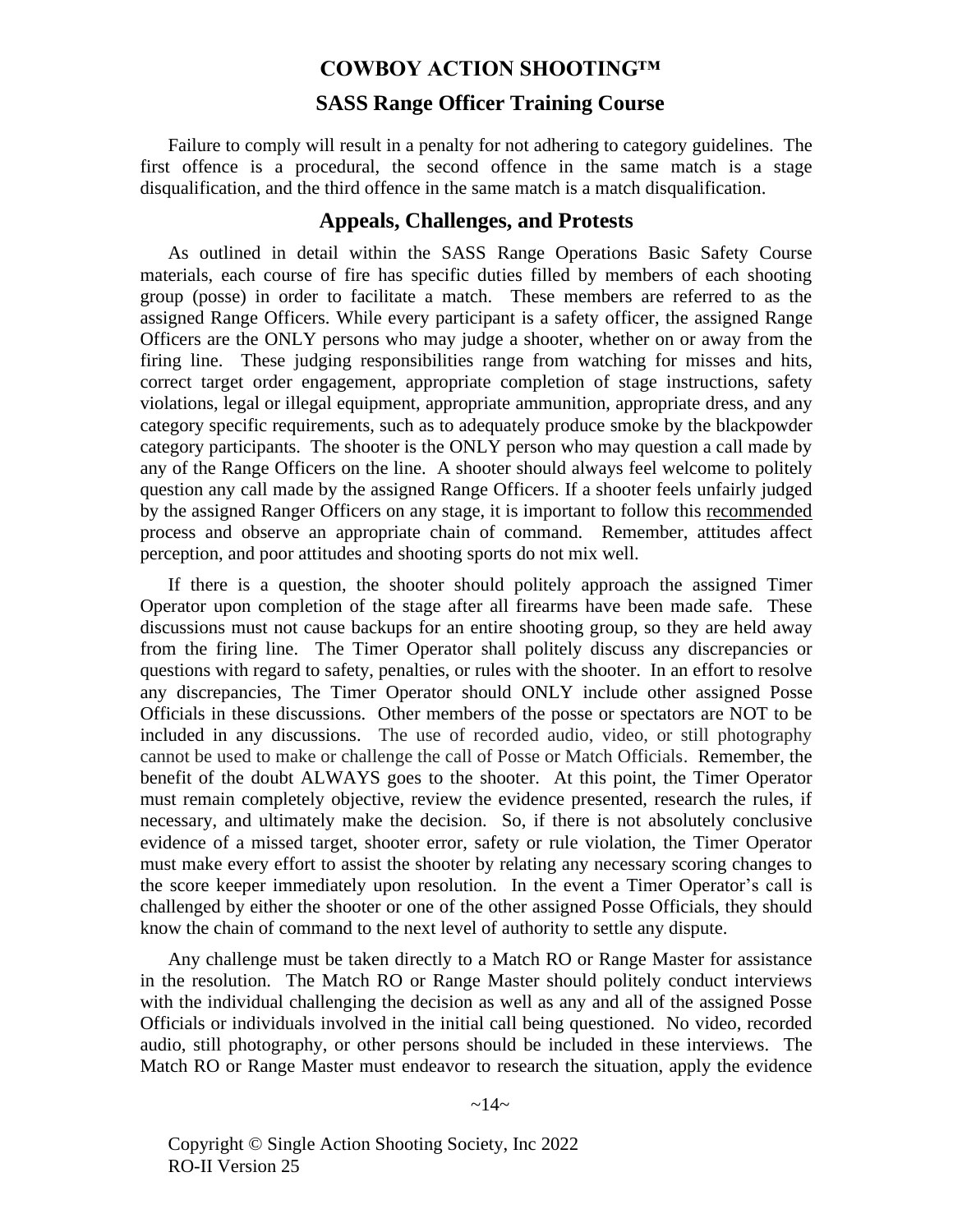# **SASS Range Officer Training Course**

to the rules of the event, and ultimately make a decision on whether or not the original call will be upheld. In most cases, the Match RO or Range Master will be at a distinct disadvantage in that s/he will not have been a witness to the initial call and therefore must look at the evidence presented very closely, often by visiting the stage where the call occurred. Challenges, such as questions of illegal ammunition, illegal firearms and/or modifications, illegal costuming, inadequate blackpowder smoke, calls made away from the firing line, and such will generally require some sort of inspection or documentation process and should be handled with generous respect for the shooter being questioned. The assigned Posse Officials making the call should take all of these type challenges directly to the Match RO or Range Master for assistance in resolution. Some of these type situations may require additional information from the shooter being challenged. The Match RO or Range Master should gather any ammunition required for testing from the shooter being questioned while at the loading table position after completion of the loading process for all of their firearms. Ammunition velocities in question should be measured easily via chronograph. Adequate amounts of blackpowder smoke should be measured by firing the shooter's rounds along with match supplied "standard" rounds in alternating sequences under the same conditions in order to make a fair comparison. Costuming or equipment in question should be carefully referenced to the SASS Handbook and RO materials. Objectivity is the key element here. The Match RO or Range Master must attempt to see the situation from all aspects presented while applying the rules fairly. From here, if the initial call is upheld by the Match RO or Range Master, the individual challenging the call has one other option available.

ONLY the individual who was the subject of the original call may file an official protest. A fee is usually attached to any official protests and must be collected at the time the protest is filed. It is also a good idea to have some sort of official protest form available that can list the identification of the shooter, information specific to the call being questioned, the identification of the Posse and Match Officials previously involved in the call, the date, time, and stage where the call was made. This official protest must be made ONLY to the Match Director. Once the Match Director has received the completed paperwork and any associated fees, s/he will appoint a jury to make the FINAL decision. This jury should be made up of at least three experienced people knowledgeable of the rules and preferably not aware of any details of the situation. At state level matches and higher, three Territorial Governors, designated Chief ROs, or RO Instructors should be used as the jury. The Match Director will serve only in an administrative role to assure the protest is handled fairly and will be responsible for conveying any changes of the shooter's score to the appropriate scoring personnel. The jury must objectively research the situation with all means available to them, apply the evidence to the rules of the event, and make the FINAL decision on whether or not the original call will be upheld. If the original call is overturned, any protest fees collected from the shooter should be refunded.

#### **Power Factor, Appeals, and Testing**

<span id="page-18-0"></span>Any challenges to power factors and/or velocities will be administered using the process listed above in the Appeals, Challenges, and Protest section. Also, the Match RO

 $~15~$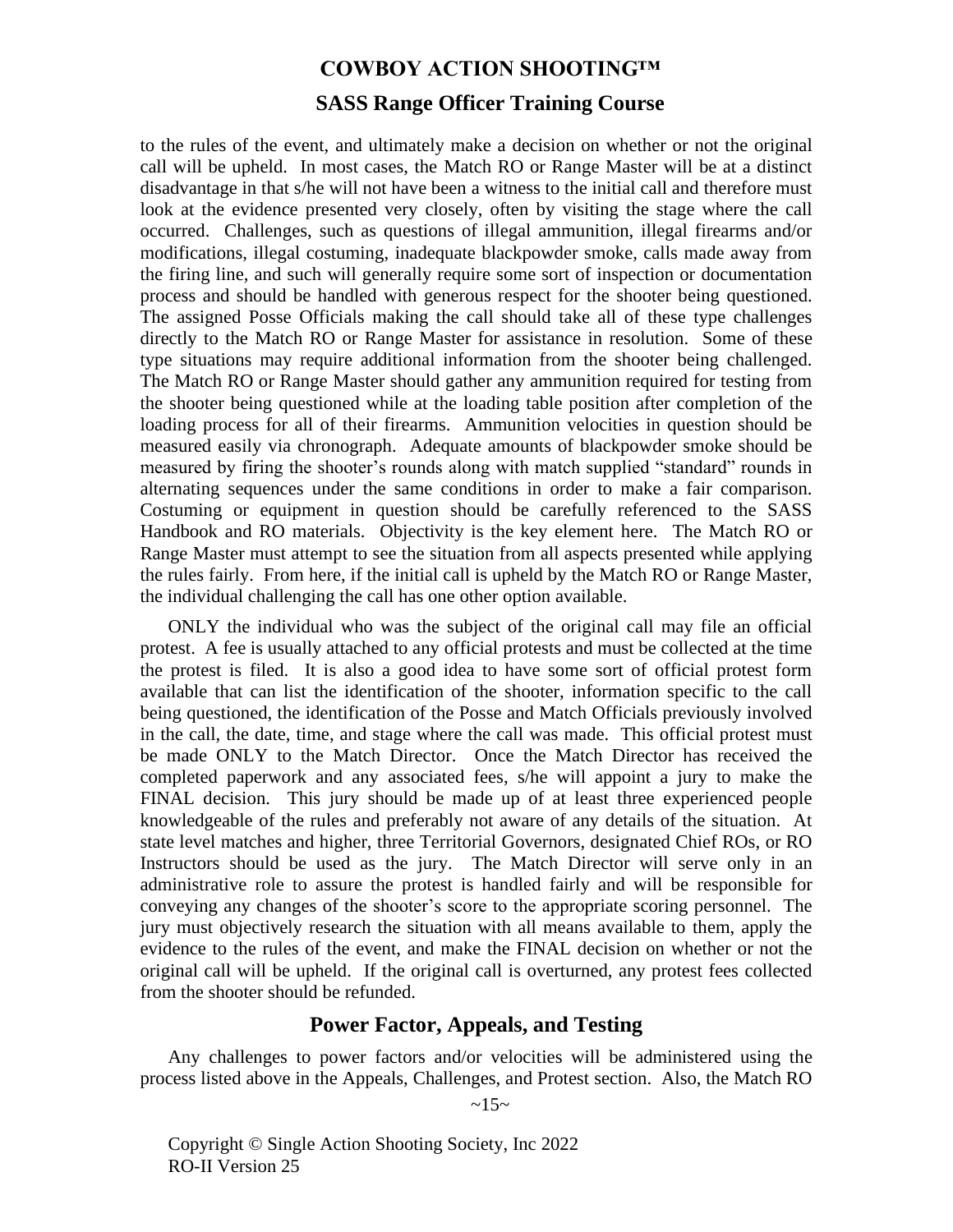# **SASS Range Officer Training Course**

or Range Master may, at his discretion, require the testing of any ammunition suspected of not meeting SASS ammunition requirements at any time during the match. If a competitor's smokeless ammunition is checked, they will be asked for five rounds from each suspect firearm, preferably already loaded at the loading table. Within each group of five rounds, one round will have the bullet pulled and weighed. The other four rounds will be fired across a chronograph using the competitor's firearm from which the rounds were originally removed. The muzzle of the firearm shall be raised to 80 degrees and then lowered each time prior to firing through the chronograph. If the average of the four fired rounds meets or exceeds the calculated 60 power factor AND the minimum velocity requirement of 400 fps, the competitor's loads will be considered legal. If the average of the rounds fired through the chronograph measures less than the calculated 60 power factor OR the minimum required velocity of 400 fps, the competitor will be given a 30 second Spirit of the Game penalty for the last stage completed. Any subsequent stage(s) shot with the same ammunition will result in the same penalty per stage. As listed in the SASS RO Materials, two Spirit of the Game (SOG) penalties will result in a Match Disqualification.

- All center fire ammunition used in SASS main match firearms in smokeless categories MUST meet or exceed the power factor standard of 60. Penalty = SOG
- All center fire ammunition used in SASS main match firearms in smokeless categories MUST meet or exceed the minimum velocity requirement of 400 fps.  $Penalty = SOG$
- All ammunition used in SASS main match revolvers must not exceed 1000 fps.  $Penalty = MDO$
- All ammunition used in SASS main match rifles must not exceed 1400 fps. Penalty = MDQ
- The velocity testing will be conducted using the competitor's firearm from which the rounds were removed.
- Competitors may not choose the firearm in which the ammunition will be tested.
- ALL competitor main match firearms may be subject to testing regardless of possible caliber differences.